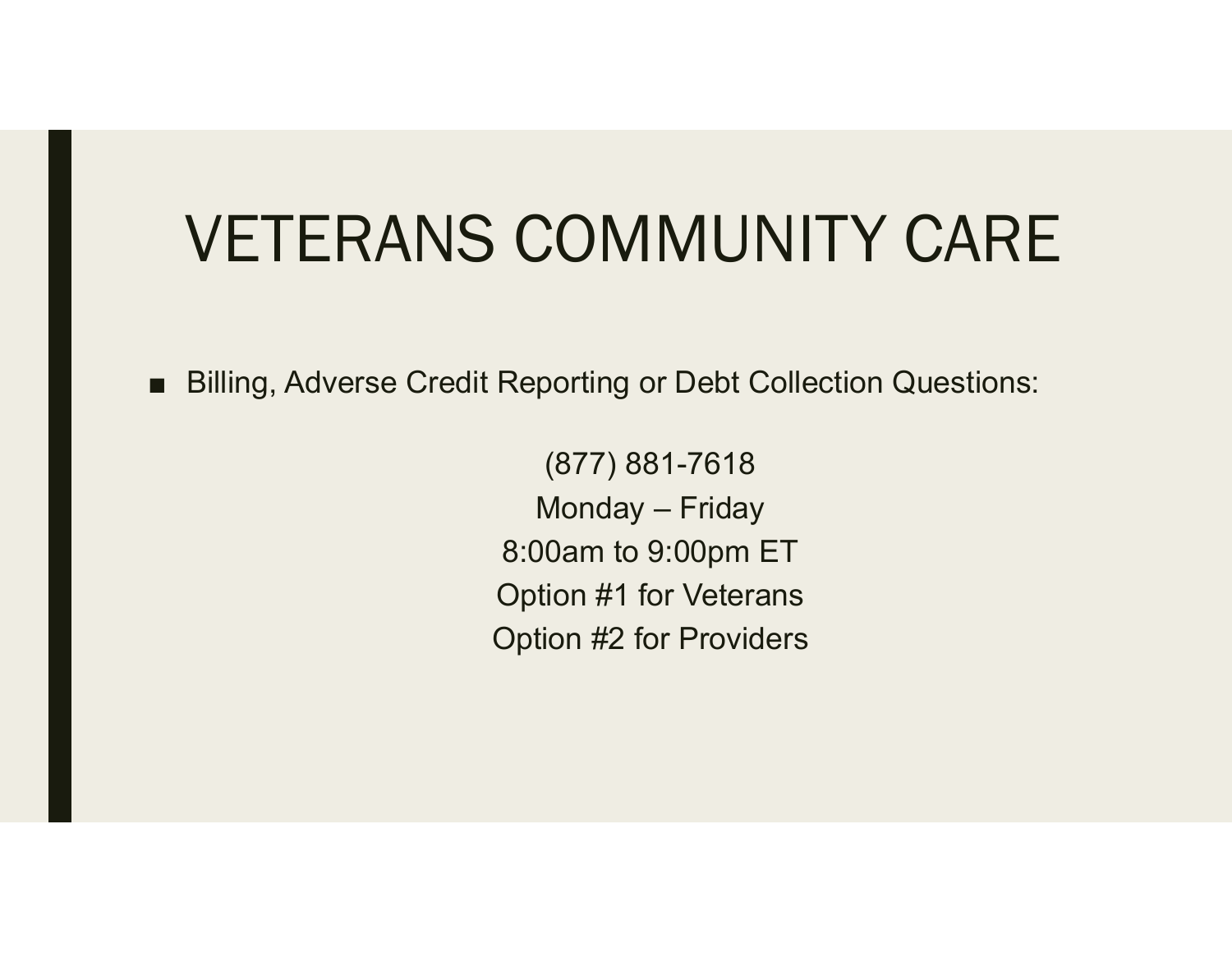## VETERANS COMMUNITY CARE

■ Referrals/Authorizations, Appointment Scheduling, or Care Coordinator Questions:

> (877) 881-7618 Monday – Friday 8:00am to 4:00pm CT

Find a VA Facility Location → <u>https://www.va.gov/find-locations</u>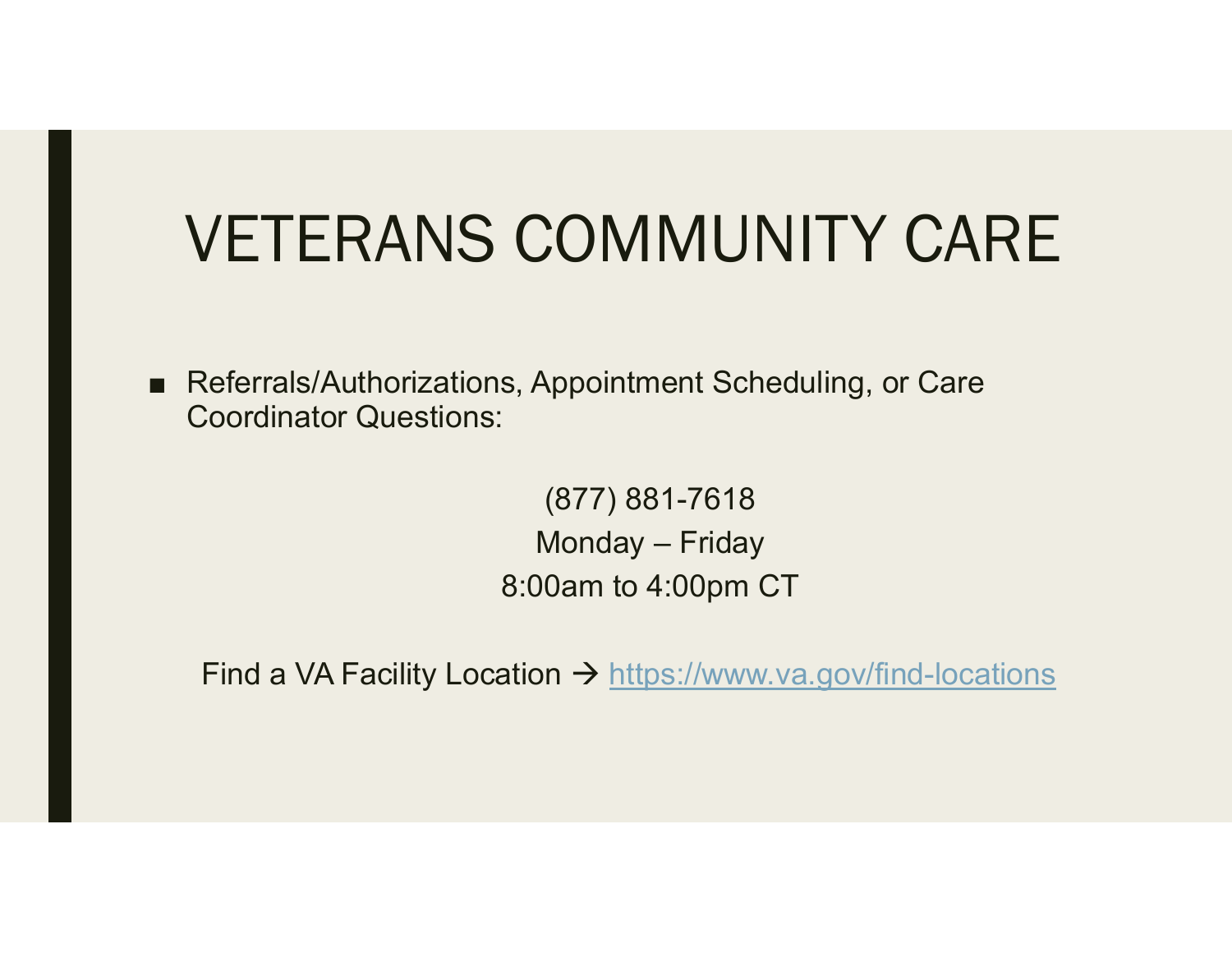## EMERGENCY AND URGENT CARE

■ 72 Hour Notification for Emergency Care:

(844-72HRVHA) / (844) 724-7842 24 hours a day, 7 days a week

■ Urgent Care Eligibility:

800-MYVA411 / (800) 698-2411 Option #1, then Option #3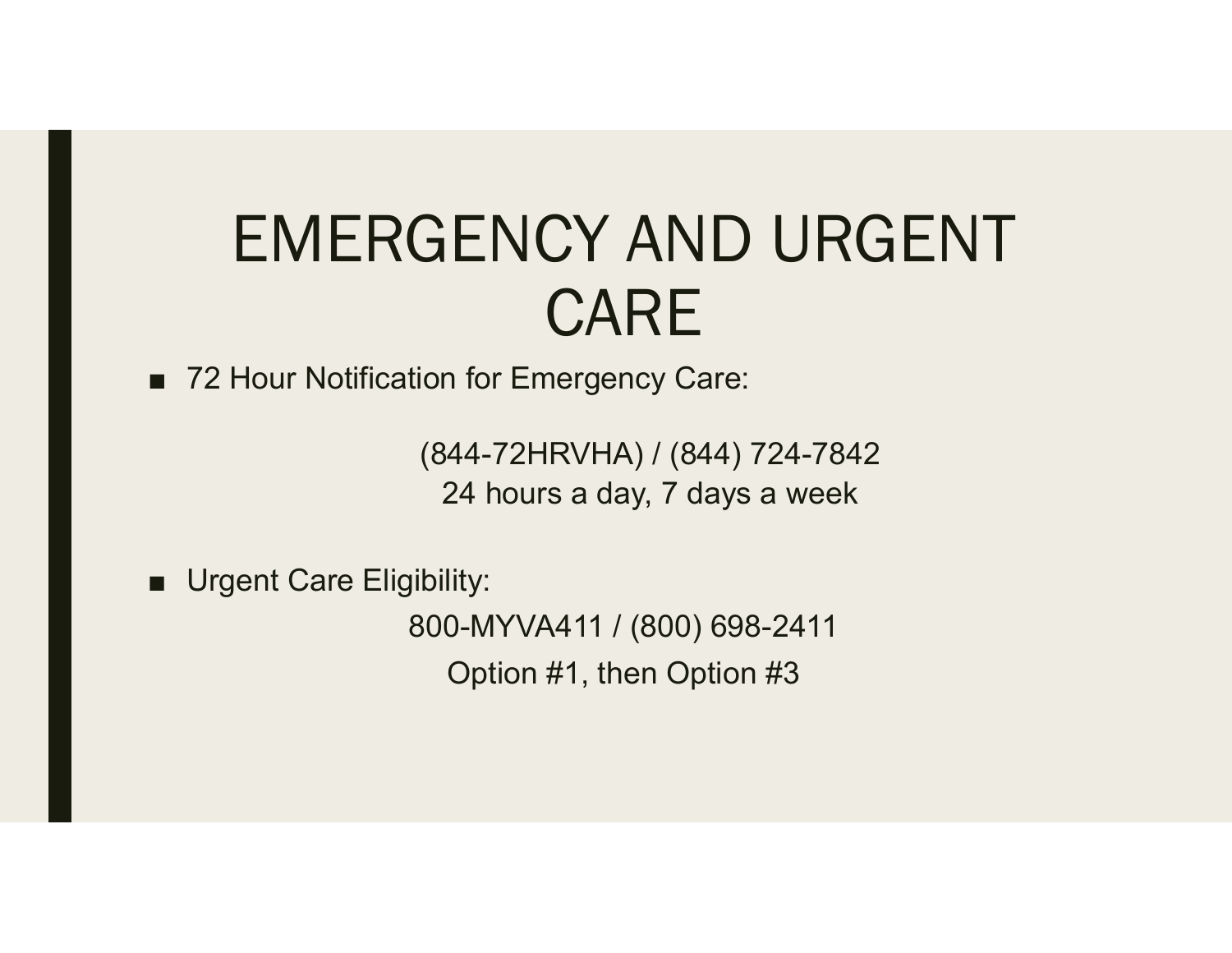## EMERGENCY AND URGENT CARE

■ In-network Urgent Care Providers and Pharmacies:

Find a VA Facility Location → <u>https://www.va.gov/find-locations</u>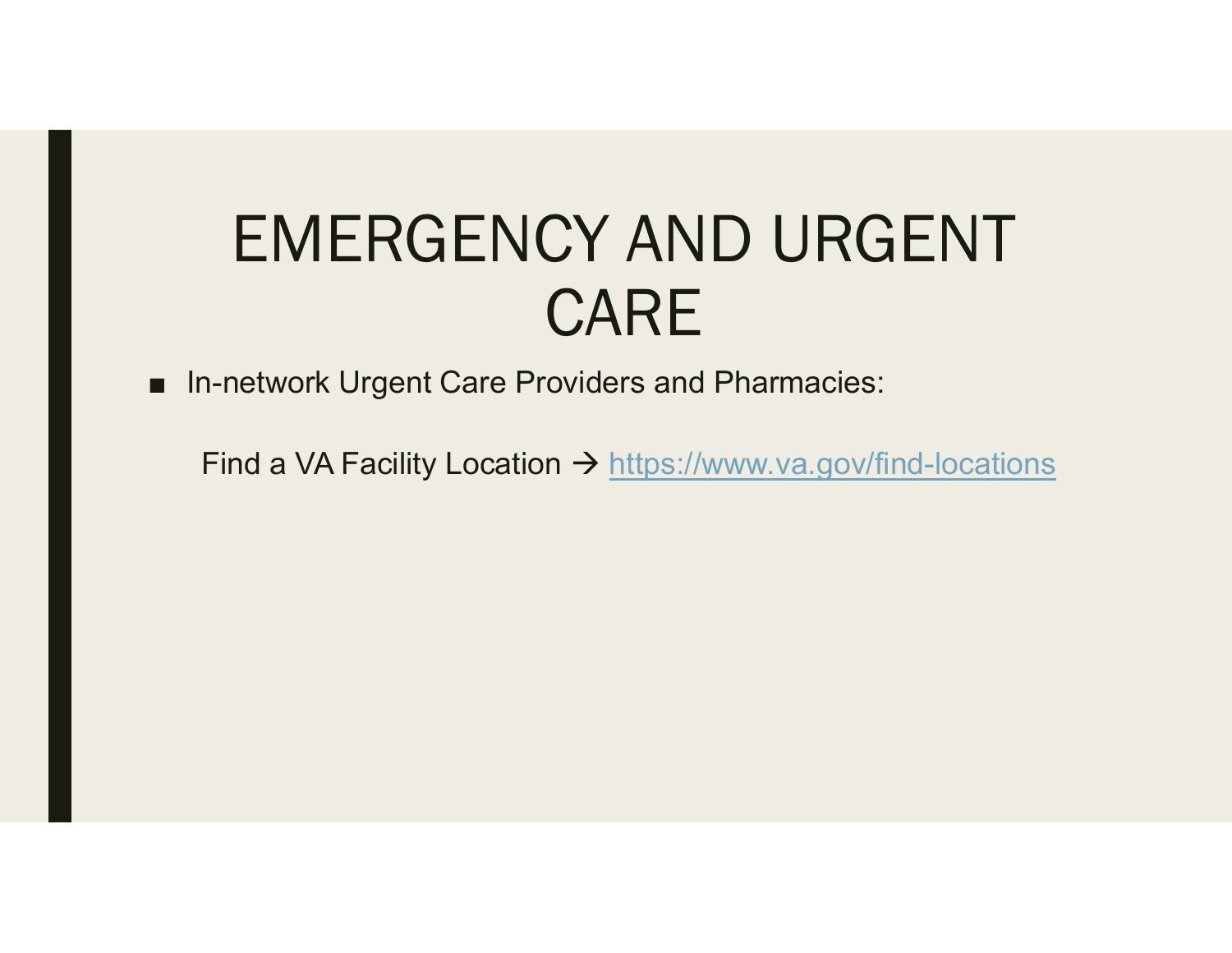### COMMUNITY CARE NETWORK (CCN) THIRD PARTY ADMINISTRATORS

#### **Regions 1, 2 and 3**

■**Optum:**

VA Community Care Network

■**General Phone Number (for Providers Only):**

(888) 901-7407 Monday–Friday, 7:00am –7:00pm local time

■**Urgent Care Phone Number (for Providers Only):**

(888) 901-6609 7:00 a.m.–12:00 a.m. local time

#### **Regions 4 and 5**

**TriWest:**

TriWest website

■**Region 4 Phone Number:**

(877) CCN-TRIW | (877) 226-8749 Monday–Friday, 8:00am – 6:00pm local time

**Corporate Office:**

PO Box 42049Phoenix, AZ 85080-2049

(602) 564-2000

■**Urgent Care Phone Number (for Providers Only):**

(883) 483-8669 7:00am –12:00am local time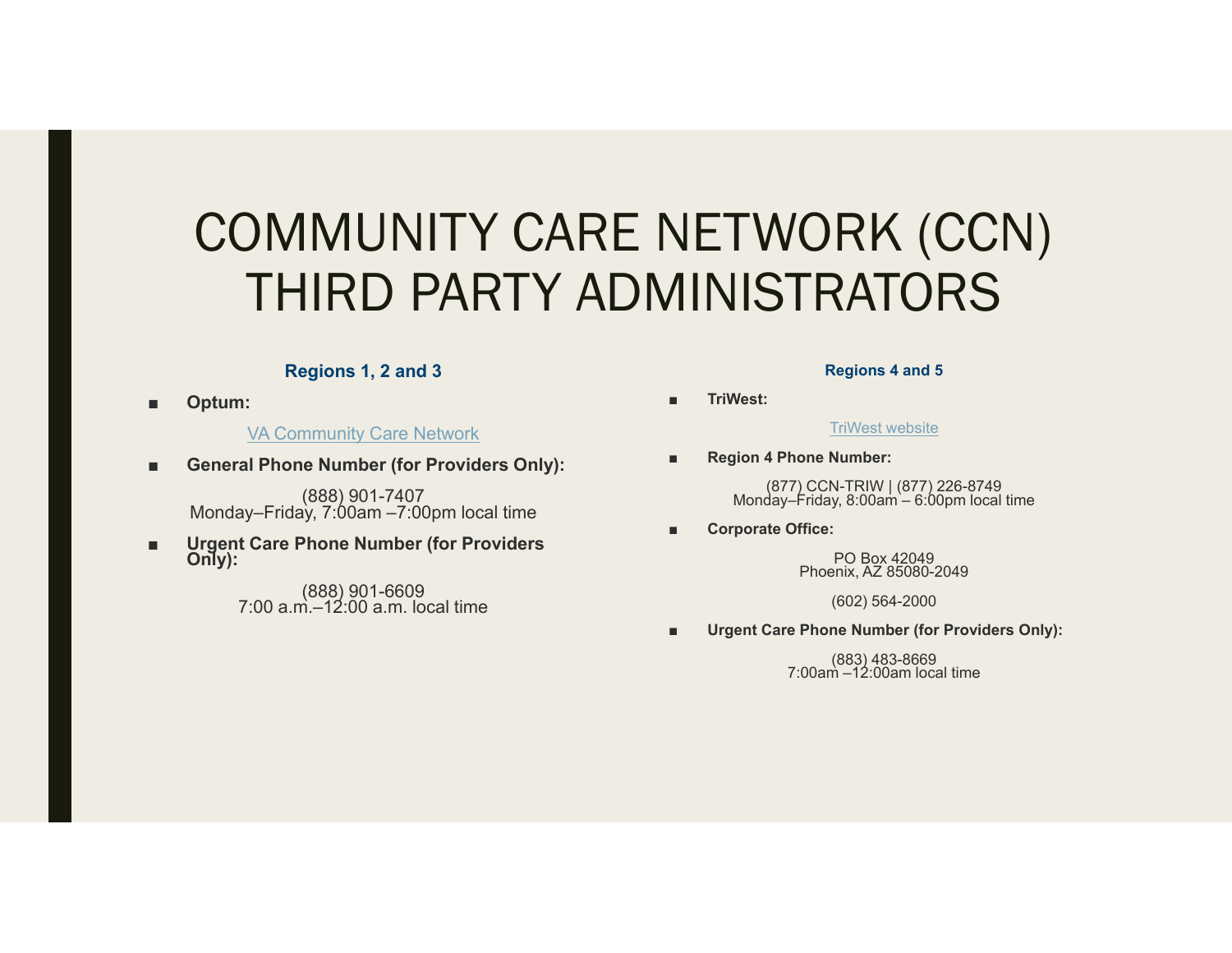# VA BILLING

General questions:

(866) 400-1238 Monday – Friday, 8:00am – 8:00pm ET

Visit: https://www.va.gov/COMMUNITYCARE/revenue\_ops/billing.asp

■ Make a payment:

Online →https://www.pay.gov

Phone → (888) 827-4817

In Person  $\rightarrow$  Pay at your local VA Medical Center Agent Cashier's Office

Mail  $\rightarrow$  Pay by check or money order made payable to "VA." Be sure to include the account number and payment stub and submit to Department of Veterans Affairs, P.O. Box 3978, Portland OR 97208-3978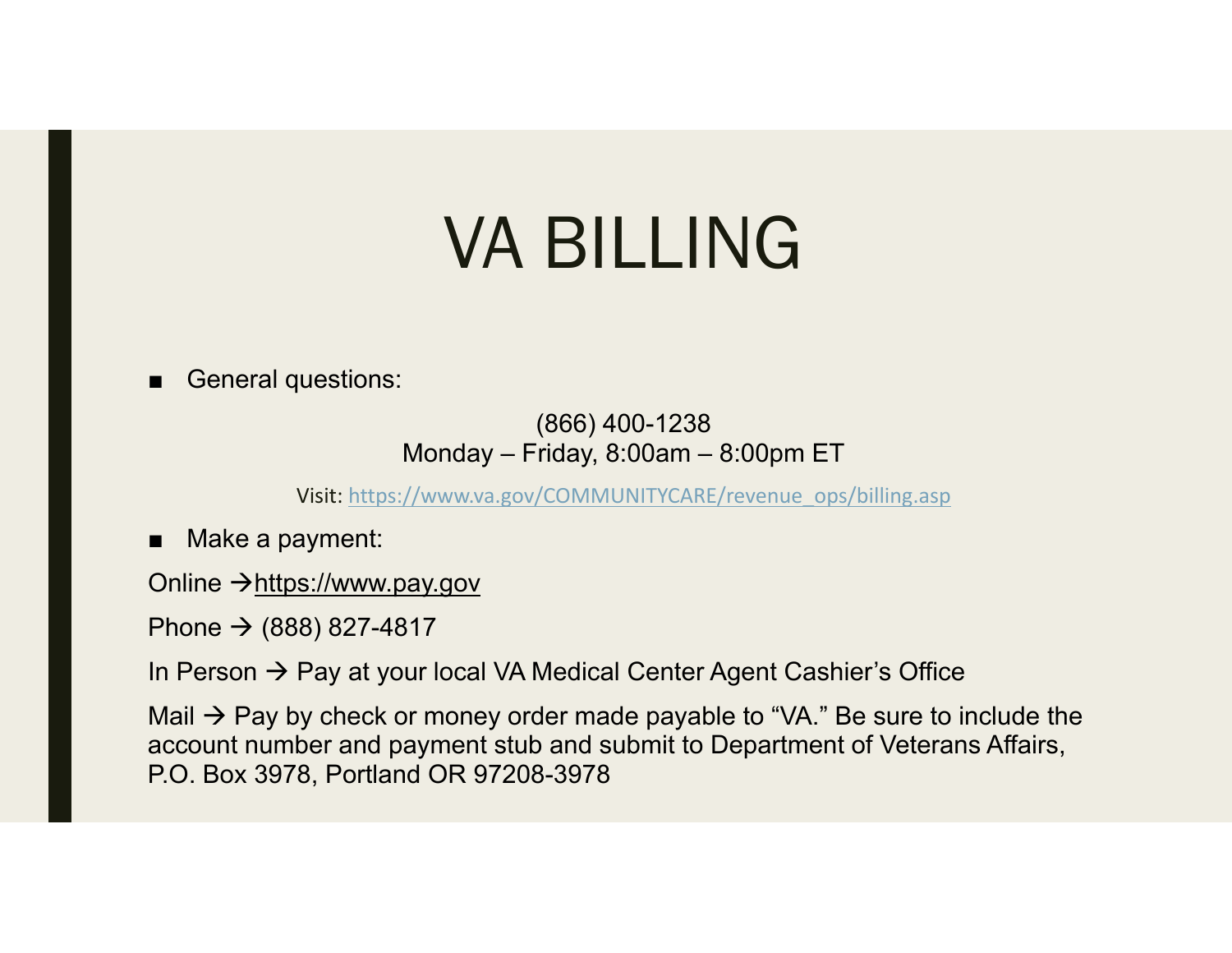# VA BILLING

### How to submit a dispute

- $\bullet$  Write a letter explaining why the copayment charge or balance may not be correct.
- $\bullet$ Write "Billing Dispute" on the envelope.
- •Submit your dispute in person or by mail to your local VA medical center
- For additional information about submitting a dispute, contact:

VA Health Resource Center

(866) 400-1238

Monday – Friday, 8:00am – 8:00pm EST Visit the Facility Revenue Office at your local VA medical center.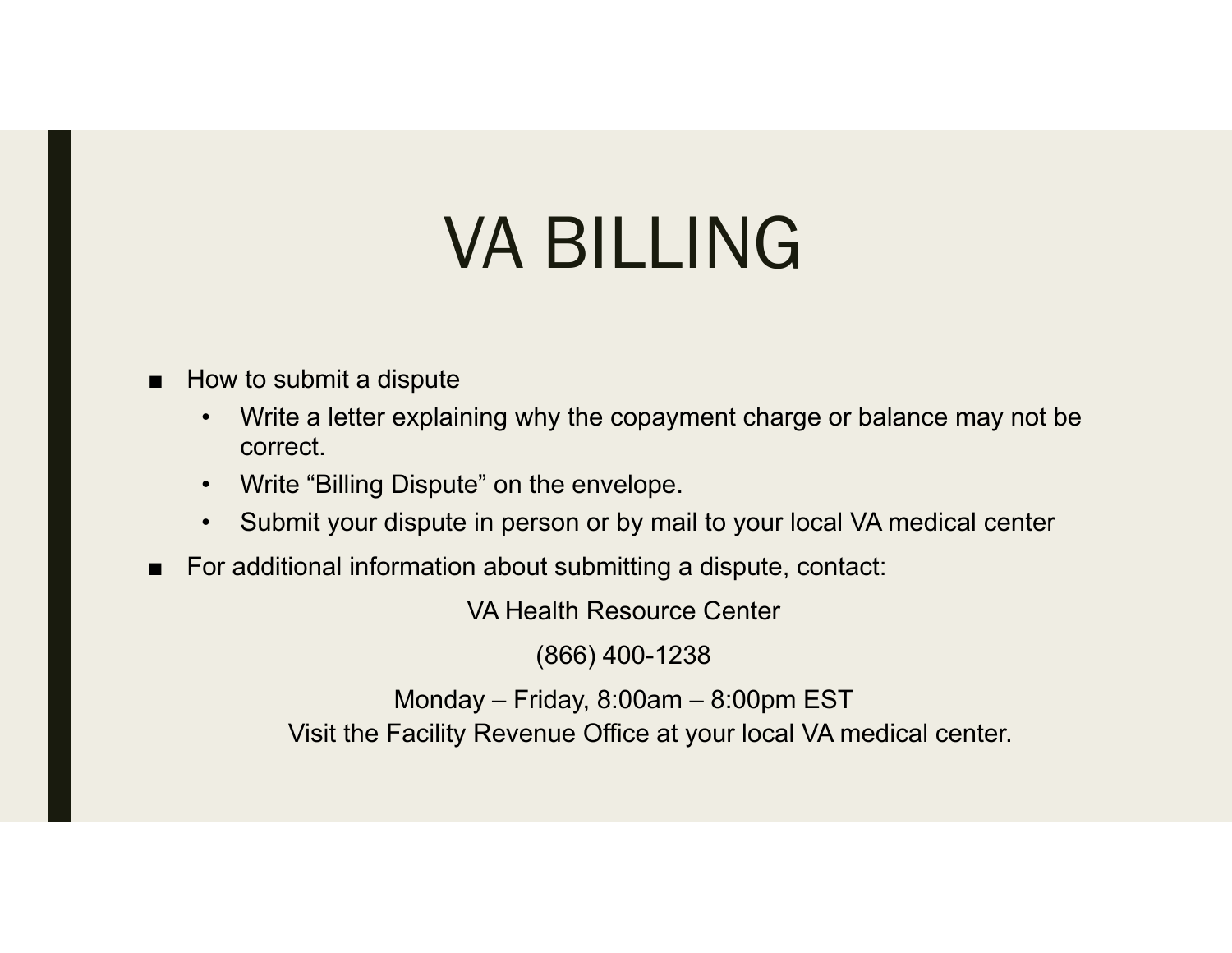## ELIGIBILITY FOR VA HEALTH CARE

- Am I eligible for VA health care benefits?
	- oYou may be eligible for VA health care benefits if you served in the active military, naval, or air service and didn't receive a dishonorable discharge.
		- • If you enlisted after September 7, 1980, or entered active duty after October 16, 1981, you must have served 24 continuous months or the full period for which you were called to active duty, unless any of the descriptions below are true for you.
	- o This minimum duty requirement may not apply if any of these are true. You:
		- • Were discharged for a disability that was caused—or made worse—by your active-duty service, **or**
		- •Were discharged for a hardship or "early out," **or**
		- •Served prior to September 7, 1980
	- o If you're a current or former member of the Reserves or National Guard,
		- • You must have been called to active duty by a federal order and completed the full period for which you were called or ordered to active duty. If you had or have active-duty status for training purposes only, you don't qualify for VA health care.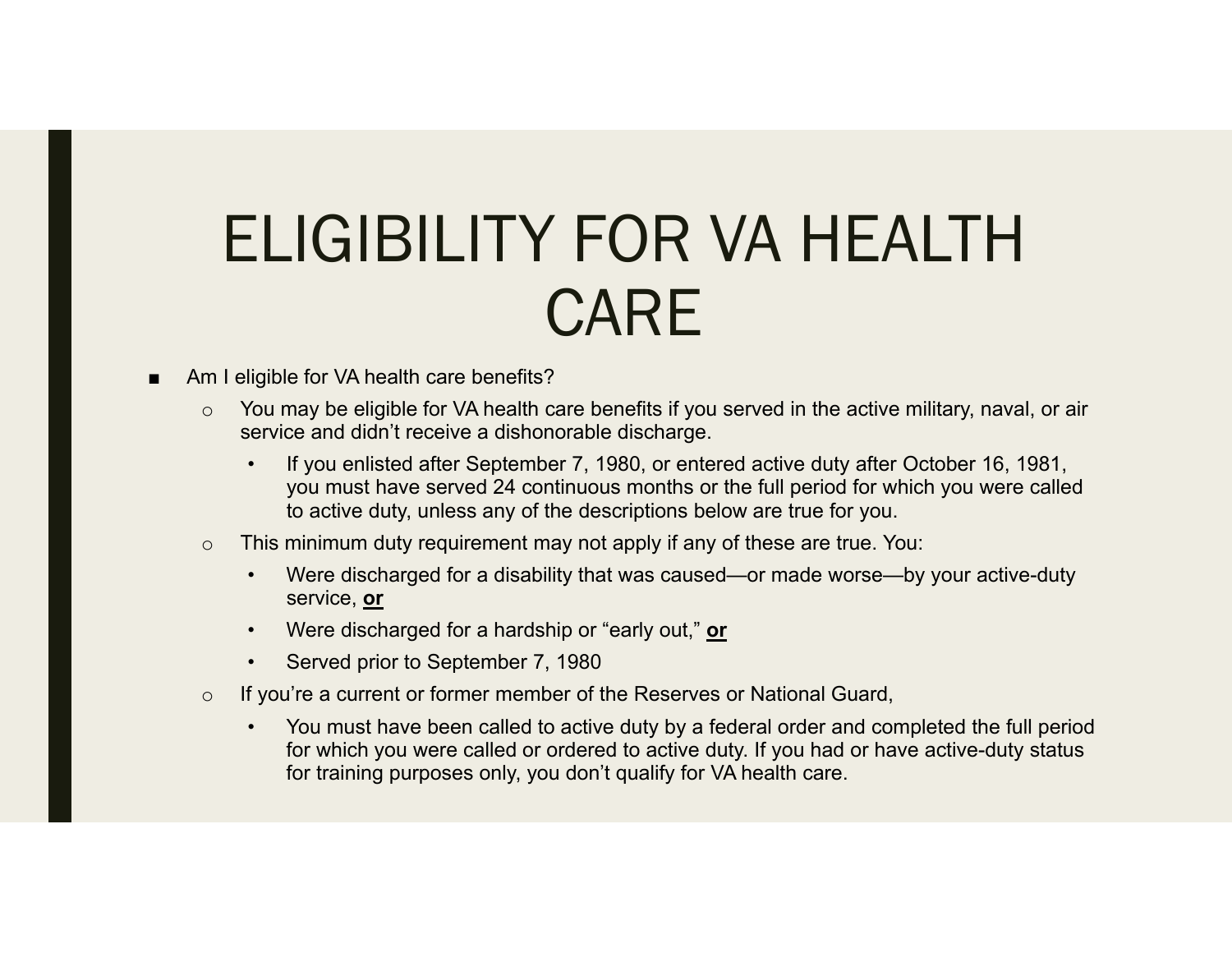#### PRIORITY#ROUP

| P858. 2#285;6#p   | •Veterans with VA-rated $9)$ 8 ( $\prime$ ) i' 544)' :) (# $/95\&/2$ . 9 that are 50% or more disabling<br>•Veterans determined by VA to be unemployable due to service-connected conditions                                                                                                                                                                                                                                                                                                                                                                                                                                                                                         |
|-------------------|--------------------------------------------------------------------------------------------------------------------------------------------------------------------------------------------------------------------------------------------------------------------------------------------------------------------------------------------------------------------------------------------------------------------------------------------------------------------------------------------------------------------------------------------------------------------------------------------------------------------------------------------------------------------------------------|
| P8/58/:?#385;6#p  | •Veterans with VA-rated service-connected disabilities that are 30% or 40% disabling                                                                                                                                                                                                                                                                                                                                                                                                                                                                                                                                                                                                 |
| P8/58/:?#B5;6#p   | •Veterans who are Former Prisoners of War (POWs)<br>•Veterans awarded a Purple Heart medal<br>•Veterans whose discharge was for a disability that was incurred or aggravated in the line of duty<br>•Veterans with VA-rated service-connected disabilities 10% or 20% that is disabling<br>•Veterans awarded special eligibility classification under Title 38, U.S.C., Section 1151, "benefits for individuals disabled by treatment or vocational rehabilitation"                                                                                                                                                                                                                  |
| P8/58/:?#385;6#ap | •Veterans who are receiving Veterans who are receiving $\frac{S}{k+1}$ (#2 (#:) 4 (\$4') or . 5; 9) & 5; 4 ( benefits from VA<br>•Veterans who have been determined by VA to be catastrophically disabled                                                                                                                                                                                                                                                                                                                                                                                                                                                                            |
| P8/58/:?#385;6#pp | •Non-service-connected veterans and non-compensable service-connected veterans rated as 0% disabled by VA and whose annual income and net worth are below<br>the VA pension benefits national income threshold<br>•Veterans receiving VA pension benefits<br>•Veterans eligible for Medicaid programs                                                                                                                                                                                                                                                                                                                                                                                |
| P8/58/:?#85;6#pp  | .World War I veterans<br>•Compensable 0% service-connected veterans<br>•Veterans exposed to lonizing Radiation during atmospheric testing or during the occupation of Hiroshima and Nagasaki<br>•Project 112/SHAD participants<br>•Veterans who served in a theater of combat operations after November 11, 1998, as follows:<br>•Veterans discharged from active duty on or after January 28, 2003, who were enrolled as of January 28, 2008, and veterans who apply for enrollment after January<br>28, 2008, for 5 years post discharge<br>•Veterans discharged from active duty before January 28, 2003, who apply for enrollment after January 28, 2008, until January 27, 2011 |
| P8/58/:?#385;6#dp | •Veterans with income and/or net worth above the VA national income threshold and income below the geographic income threshold who agree to pay co-pays                                                                                                                                                                                                                                                                                                                                                                                                                                                                                                                              |
| P8/58/:?#385;6#pp | •Veterans with income and/or net worth above the VA national income threshold and the geographic income threshold who agree to pay co-pays<br>•Sub-priority a: Non-compensable 0% service-connected veterans enrolled as of January 16, 2003, and who have remained enrolled since that date<br>.Sub-priority c: Non-service-connected veterans enrolled as of January 16, 2003, and who have remained enrolled since that date<br>•Sub-priority e**: Non-compensable 0% service-connected veterans applying for enrollment after January 16, 2003<br>•Sub-priority g**: Non-service-connected veterans applying for enrollment after January 16, 2003                               |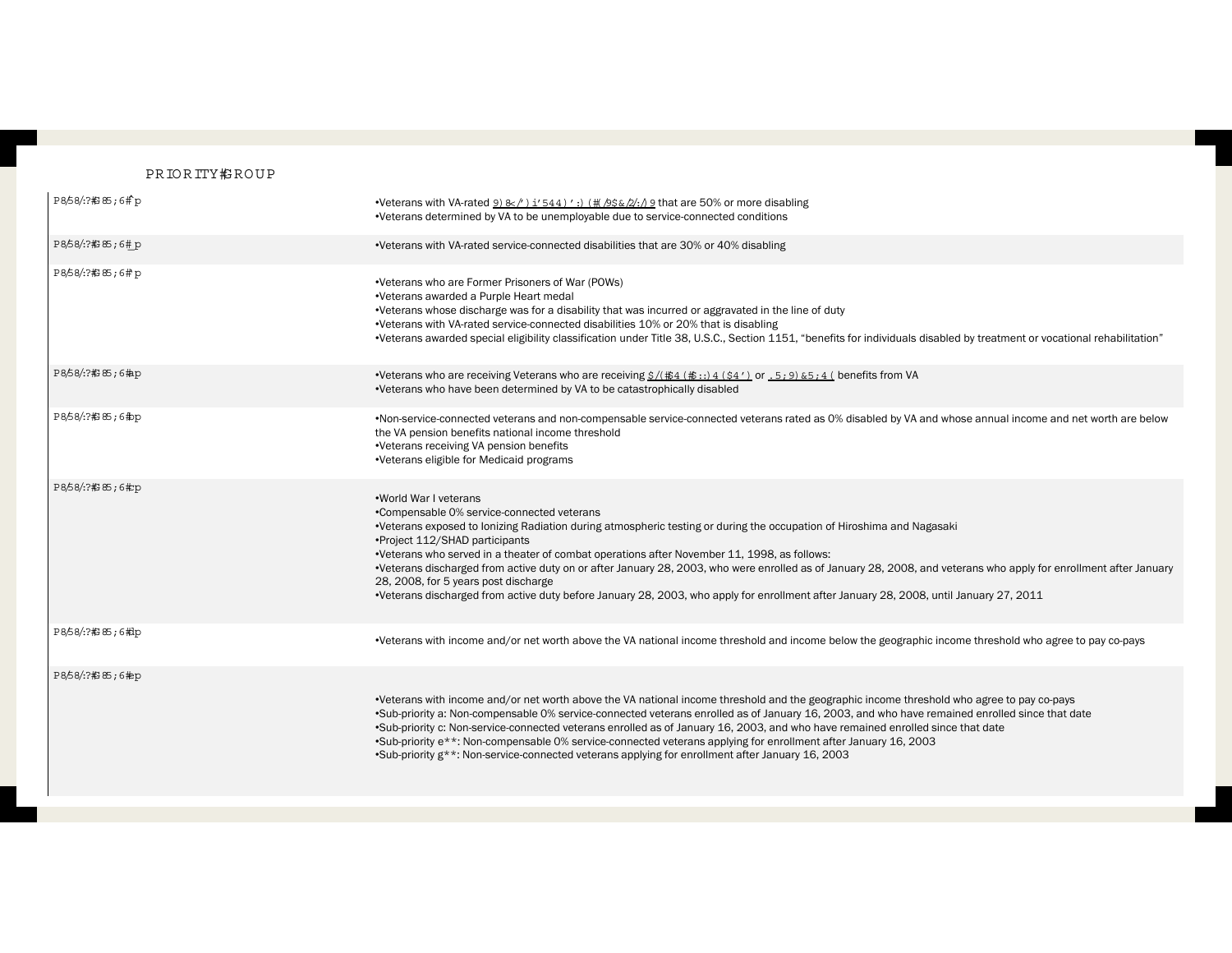# TRICARE

#### Am I eligible for Tricare?

- •You are an active duty or retired Uniformed Service member
- •You are the spouse or child of an active duty or retired Uniformed Service member
- •You are a National Guard or Reserve member
- •You are the spouse or child of a National Guard or Reserve member
- •You are the survivor of deceased military member
- •You are the former spouse of a military member
- •You are a Medal of Honor recipient
- •You are the spouse or child of a Medal of Honor recipient
- ■ How to apply for Tricare
	- •Register for the Defense Enrollment Eligibility Reporting System (DEERS)
	- •Check your health benefit eligibility through DEERS
	- •Select a TRICARE plan online that benefits your unique situation or family needs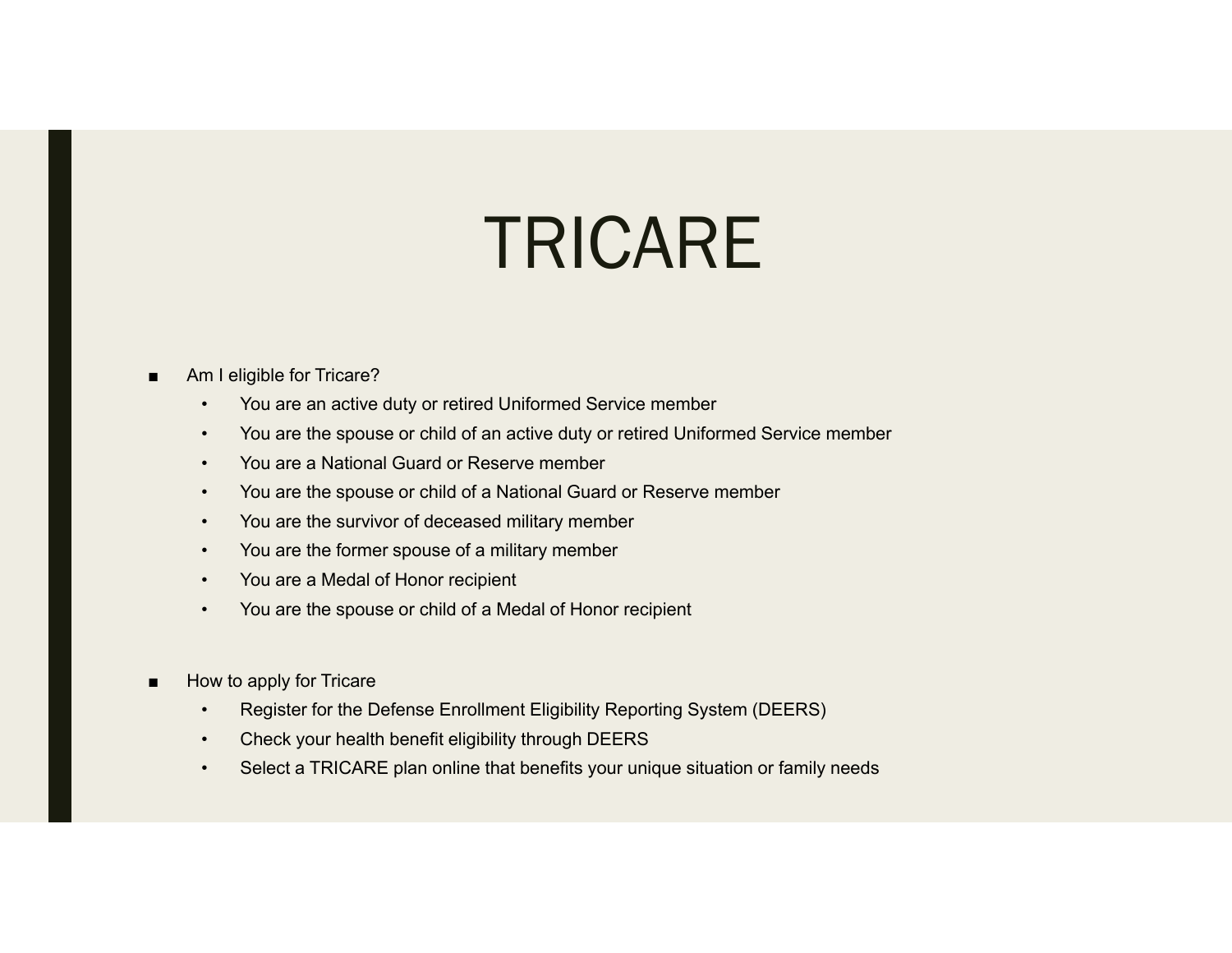## TRICARE

- ■ The Department of Defense' TRICARE website
	- $\blacktriangleright$ www.tricare.mil
- ■ Military Health System and the Defense Health Agency website
	- $\blacktriangleright$ www.health.mil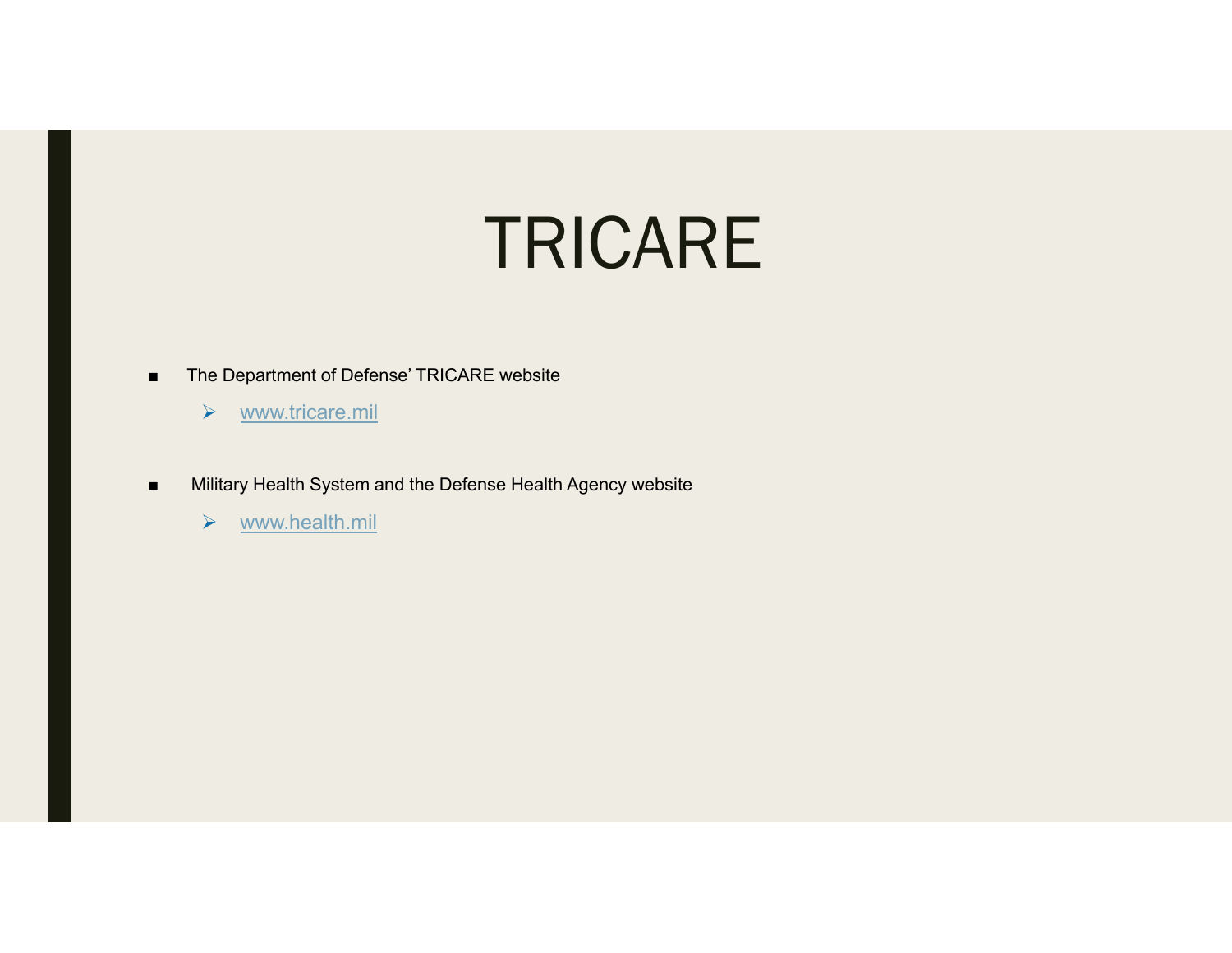# **CHAMPVA**

- Am I eligible for health care through CHAMPVA?
	- $\bullet$  You may only be eligible for health care through CHAMPVA **if you don't qualify for TRICARE** and at least one of the descriptions listed below is true for you:
		- $\checkmark$  CHAMPVA is for Family Members of Veterans rated 100% Permanent and Total and/or eligible for Dependent Education Assistance.
		- $\checkmark$  Children 18 23 if in school full time. Lifetime if permanently disabled and rated a Helpless Child by the VA Regional Office.
		- $\checkmark$  Spouse until divorced NO EXPECTIONS If divorced, CHAMPVA coverage ends midnight the day the divorce decree is signed
		- $\checkmark$  Widow(er) until remarriage if remarried at age 55 or older, can keep CHAMPVA and remarried after 55, but before 57.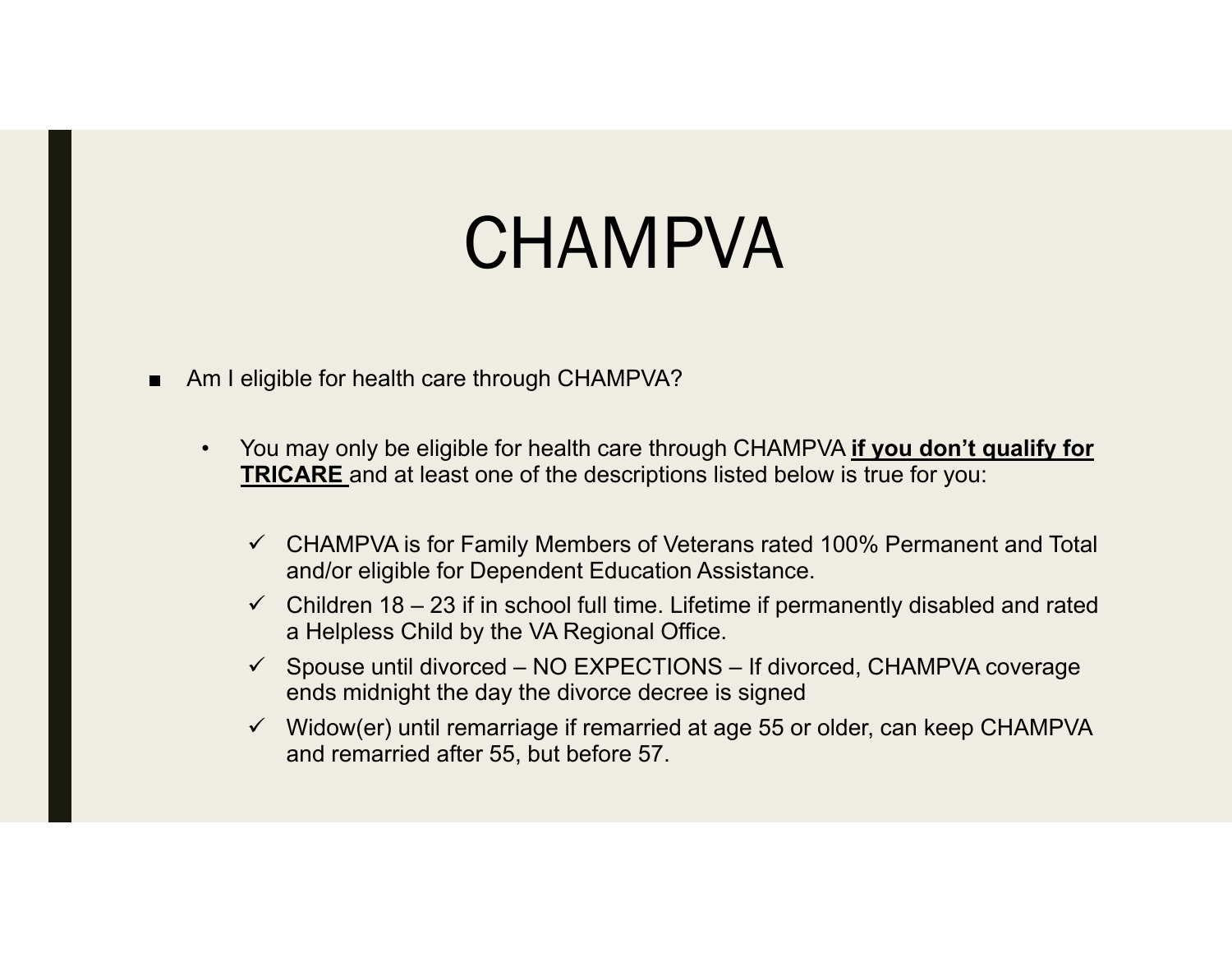### **CHAMPVA**

- ■ Eligibility and Medicare
	- • If you are under age 65 and Medicare eligible, you must enroll in Parts A and B when you become Medicare eligible, there are no exceptions.
		- $\checkmark$ 10-10D Application for ChampVA Benefits
		- $\checkmark$  10-7959C ChampVA Other Health Insurance (OHI)
			- $\blacktriangleright$ Download the CHAMPVA Program Guide (PDF)
			- $\blacktriangleright$ Download fact sheets on CHAMPVA benefits
- ■ Affordable Care Act
	- •Public Laws 93-82 and 107-14

### **CHAMPVA Guide**

Helping you take an active<br>role in your health care



**U.S. Department** of Veterans Affairs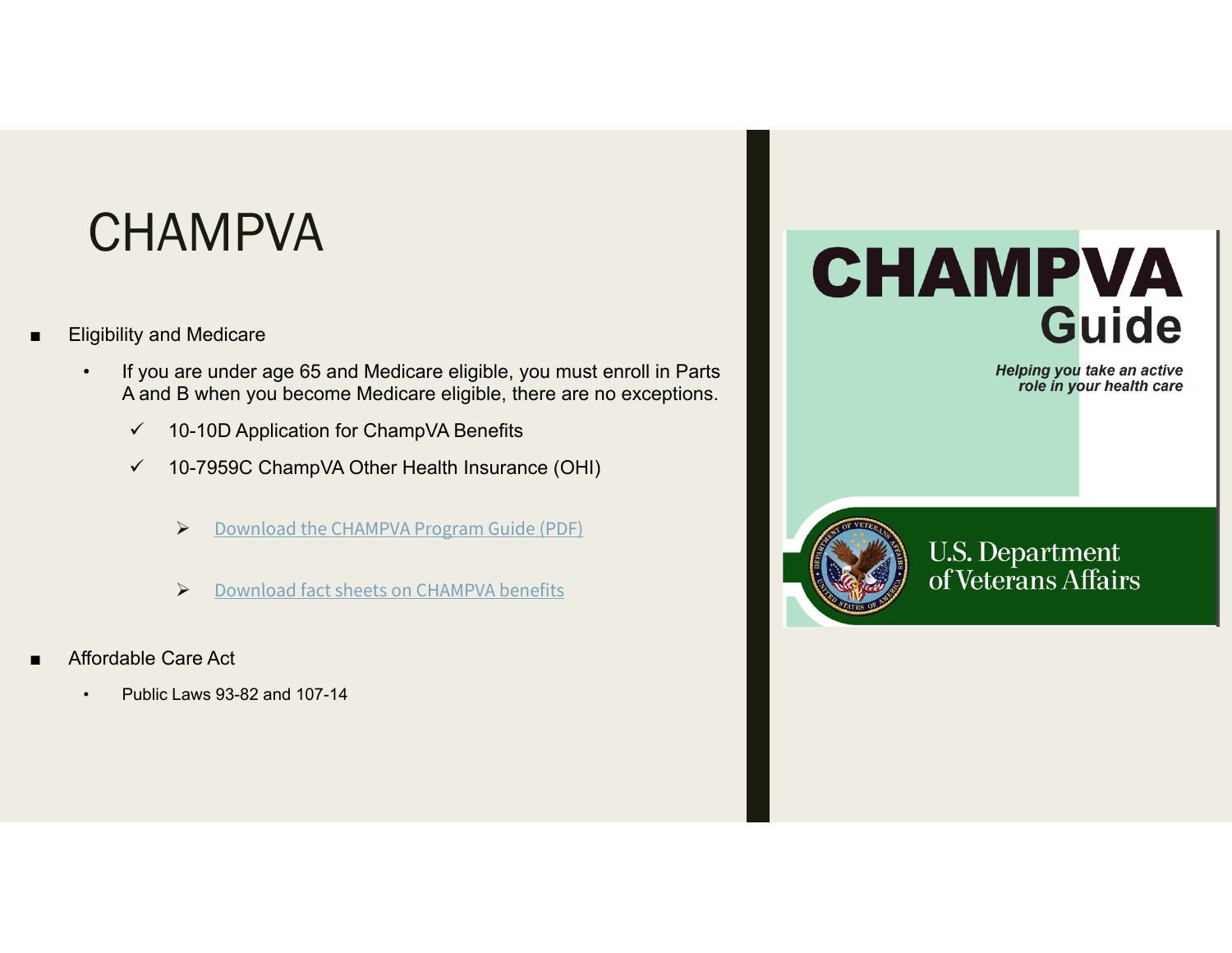# **CHAMPVA**

### CONTACT AND MAILING INFORMATION

ChampVA Contact Center

Monday – Friday

6:00am – 6:00pm MST

(800) 733-8387

Correspondence can be mailed to: **CHAMPVA** PO Box 469064

Denver, CO 80246-9064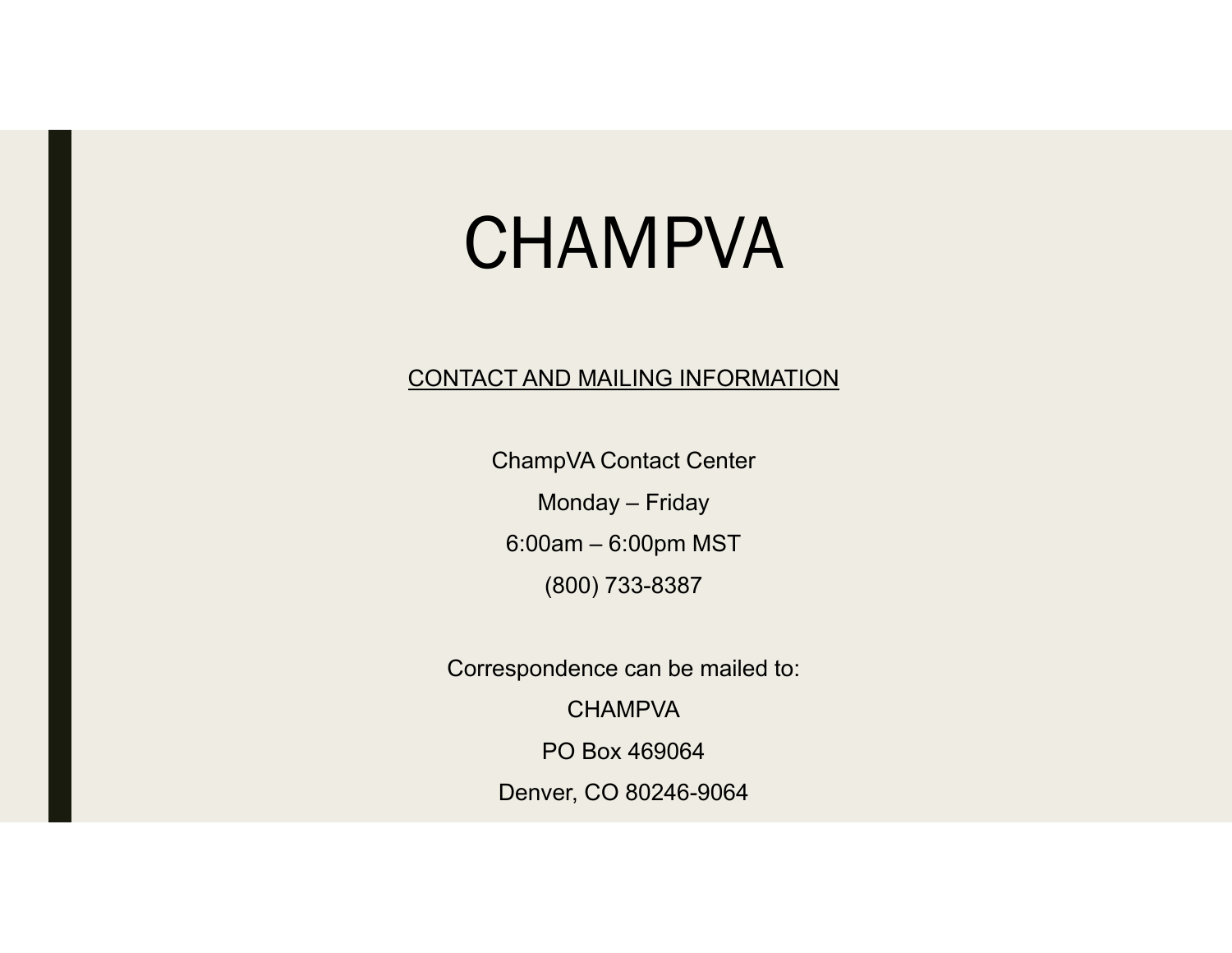# TRAVEL PAY

■Am I eligible for this benefit as a Veteran?

#### •This must be true:

 $\blacktriangleright$ You're traveling for care at a VA health facility or for VA-approved care at a facility in your community.

#### •And at least one of these must also be true. You:

- $\blacktriangleright$ Have a VA disability rating of 30% or higher, or
- $\triangleright$  Are traveling for treatment of a service-connected condition, even if your VA disability rating is less than 30%, or
- $\triangleright$  Receive a VA pension, or
- $\triangleright$  Have an income that's below the maximum annual VA pension rate, or
- $\triangleright$  Are traveling for a scheduled <u>VA claim exam</u> (also called a compensation and pension, or C&P, exam), **or**
- $\triangleright$  Are traveling to get a service dog, or
- $\triangleright$  Can't afford to pay for your travel, as defined by our guidelines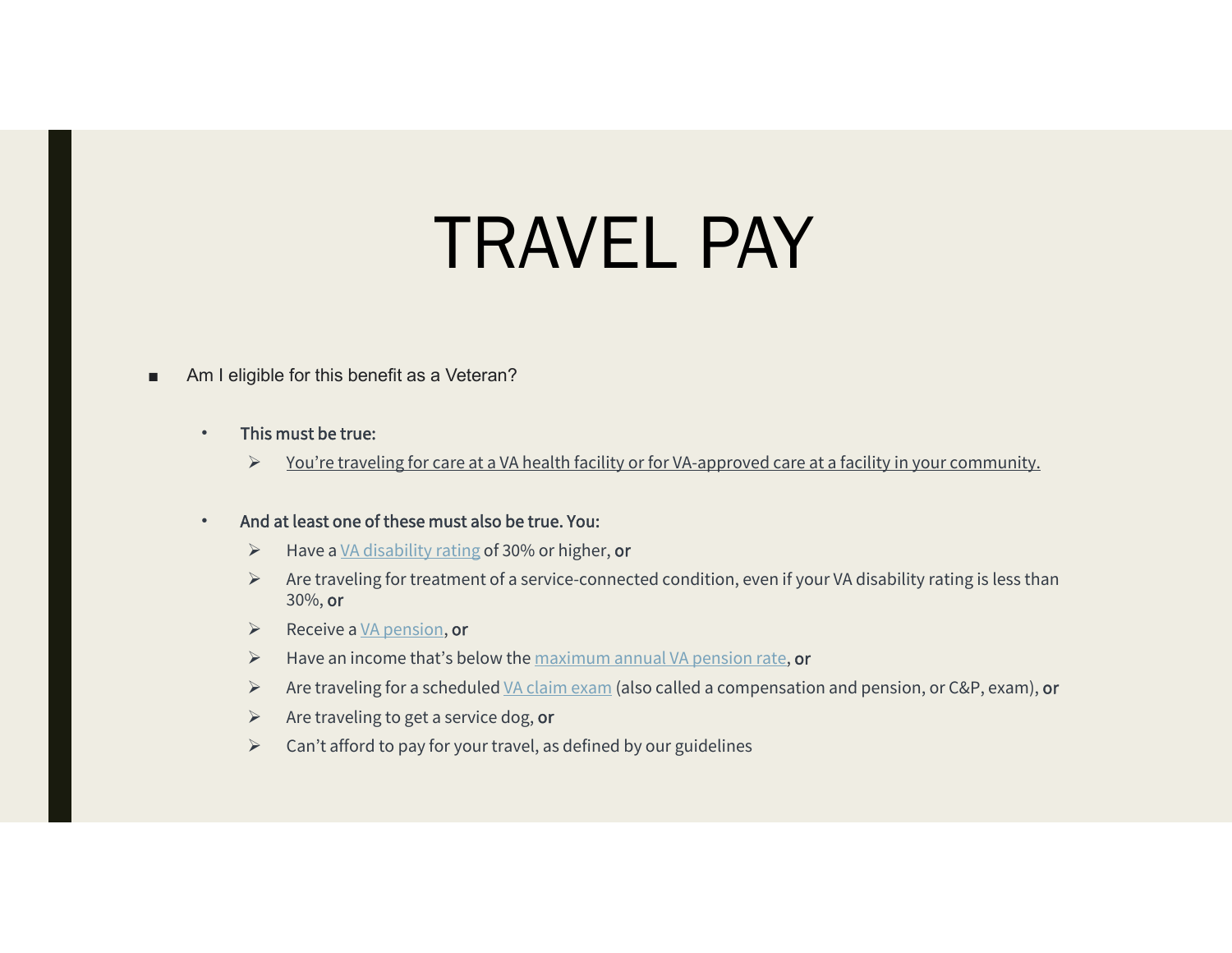# TRAVEL PAY

- ■ Types of reimbursement VA Beneficiary Travel offers
	- 1. General health care travel:
		- $\checkmark$  This benefit covers regular transportation, like car, plane, train, bus, taxi, or light rail.
	- 2. Special mode transportation:
		- $\checkmark$  This benefit includes special types of transportation, like an ambulance, ambulette, or wheelchair van.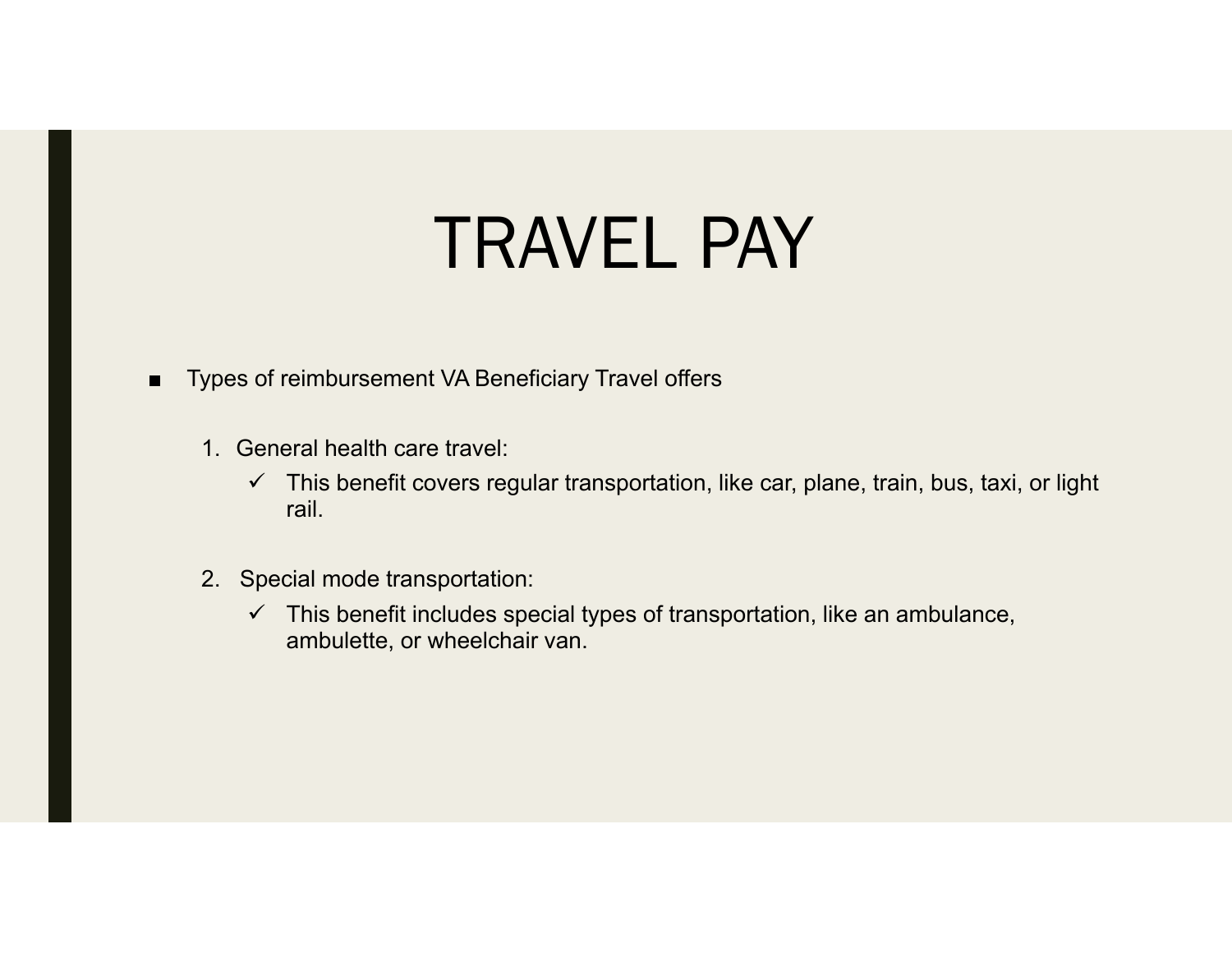### **1. Go to our AccessVA website**

#### Go to the AccessVA website

The page will ask you to select your category to find the applications you can sign in with. Select **I am a Veteran**. Then click on the **Veteran Travel Claim Entry** logo.

**Note:** Caregivers will also select **I am a Veteran**.

### **2. Sign into the travel claim entry portal**

You can sign in with your **DS Logon**, **My HealtheVet**, **ID.me**, or **VA PIV** account. If you don't have one of these accounts, you can register for a sign-in partner account. Follow the instructions for your chosen account to sign in.

### **3. Go to your Beneficiary Travel profile**

Once you sign in, you'll go to the portal welcome page. Check the box to agree to the Terms and Conditions. Then, click on the **Proceed to Profile Review** button.

**Note:** If the button doesn't work, make sure you've checked the Terms and Conditions box. Then wait a few seconds and try again.

### **4. Review your profile and go to your dashboard**

Save any needed updates to your personal, contact, or financial information. When you're finished, click on the **Proceed to My Dashboard** button.

### TRAVEL VOUCHERS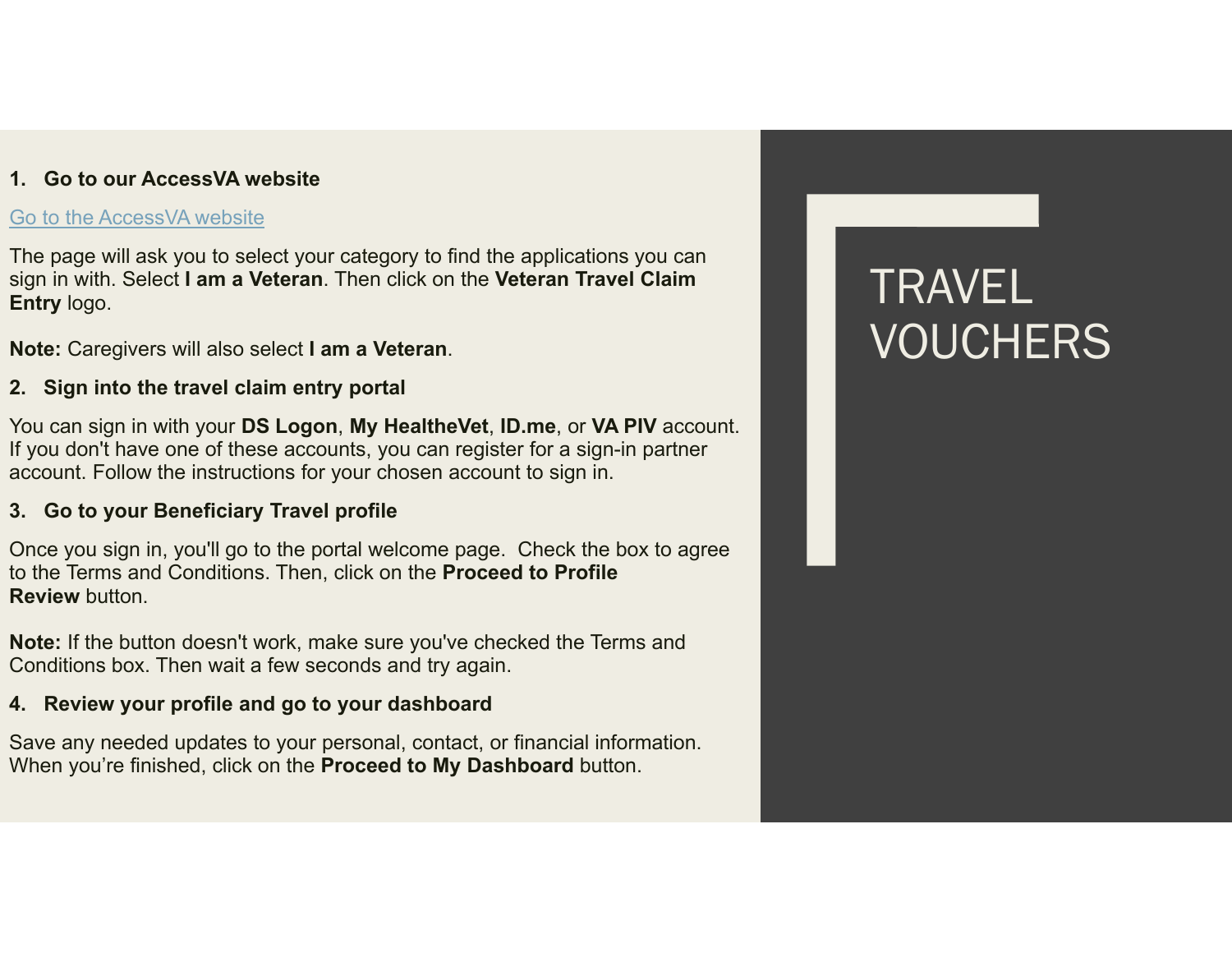### **5. Create a claim**

#### **You can do this in either of these 2 ways:**

- 1. Go to the "My Appointments" area. In the "Associated Appointments" column, click **Create Claim** for the appointment you're claiming travel pay for.
- 2. Or go to the "My Claims" area. Click **Create** in the upper right corner. Then, click **Create a Claim** for the appointment you're claiming travel pay for.

This will open the Initiate a Claim form. Confirm or update the address on the page. Then click **Create Claim and Add Expenses**.

#### **6. Add your expenses and receipts**

On the Claim Expenses page, check the boxes to choose an expense type and follow the instructions to add information about your expenses. Click on the **Add Attachments** button to add copies of your expense receipts.

#### **7. Submit your claim**

Review the Beneficiary Travel Agreement Notice and check the box to show your agreement. Then click **Submit Claim**.

**Note:** If you need time to gather receipts or other information, you can choose to save your claim and come back later to edit it. But you'll still need to submit it within 30 days of your appointment.

### TRAVEL VOUCHERS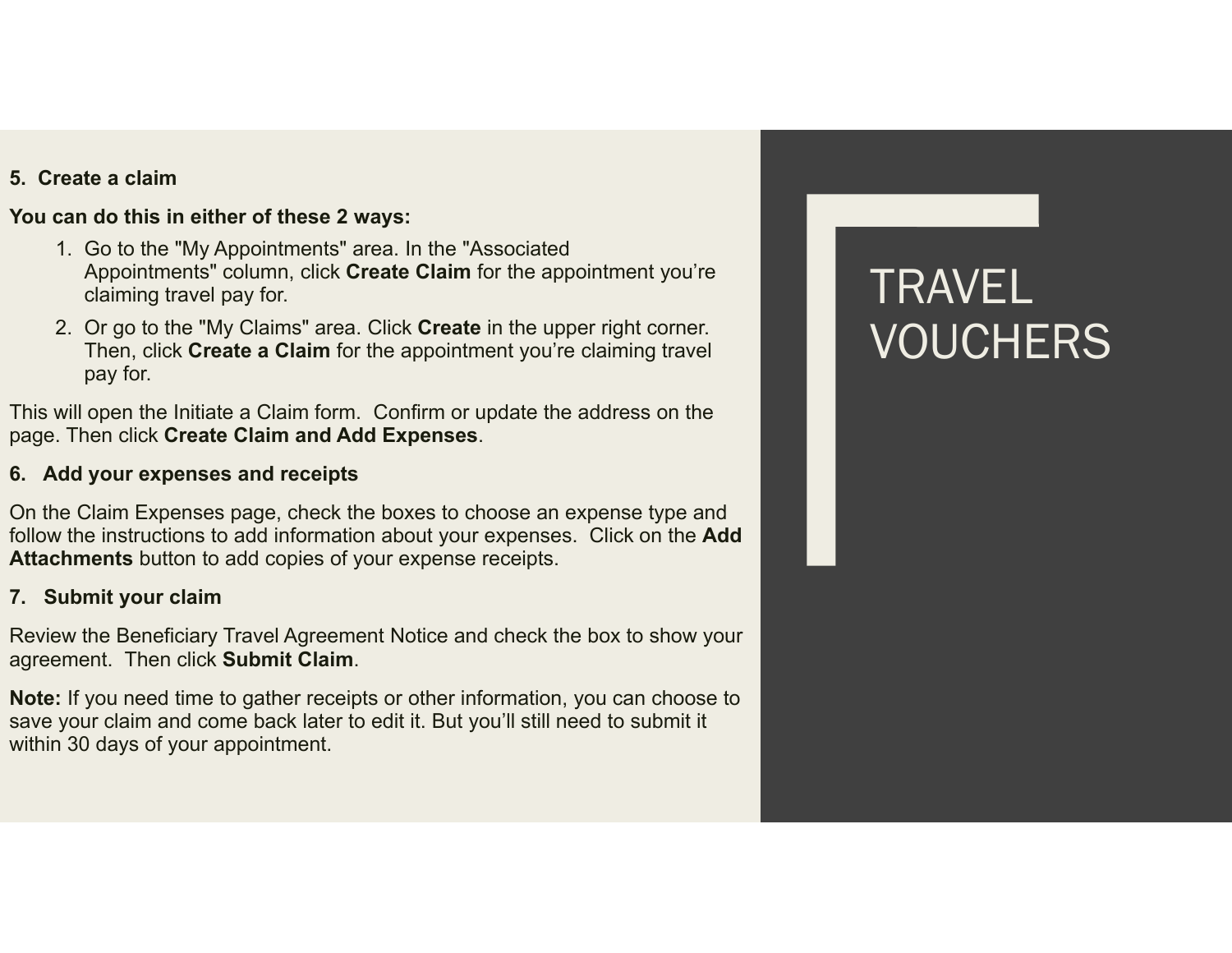## DEFENSE FINANACE ACCOUNTING SERVICE (DFAS)

■ What is the purpose of the Defense Finance and Accounting Service?

DFAS R&A Pay is primarily a payroll office. We establish and maintain military retired pay, annuity accounts, and issue monthly payments to both military retirees and their eligible survivors, including the following: Regular and Reserve Retirement payments.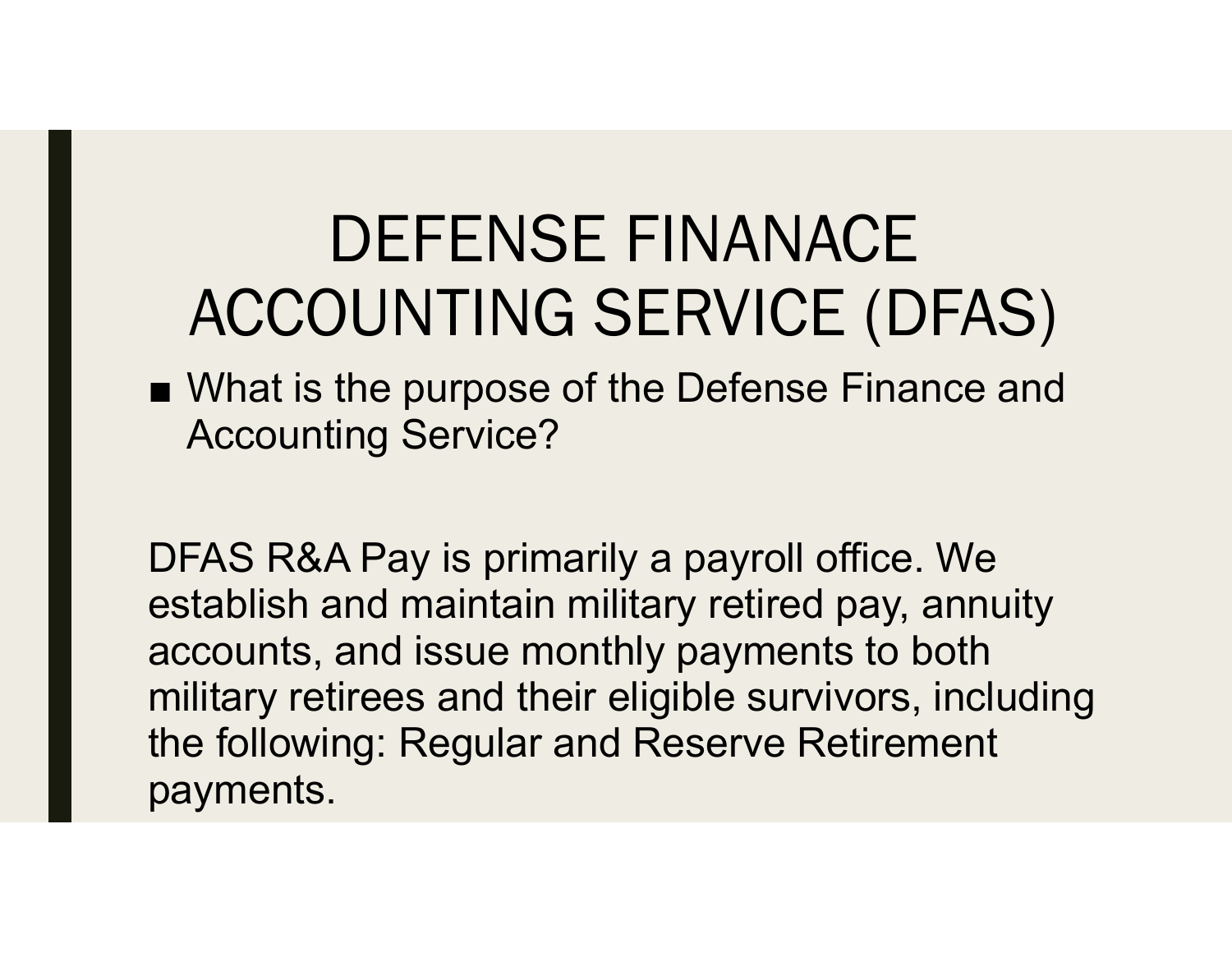### **DEFENSE** FINANACE ACCOUNTING **SERVICE** (DFAS)

■ Customer Service Information

|                                                                                       | <b>PHONE NUMBERS</b>                  | <b>HOURS OF OPERATION</b> |
|---------------------------------------------------------------------------------------|---------------------------------------|---------------------------|
| Military Pay - Army/Navy/Air Force/Marines                                            | 888-332-7411, option 4, then option 3 | 8 a.m. to 5 p.m. ET       |
| <b>Travel Pay</b>                                                                     | 888-332-7411, option 4, then option 1 | 8 a.m. to 5 p.m. ET       |
| Retired Military and Annuitant Pay                                                    | 888-332-7411, option 4, then option 2 | 8 a.m. to 5 p.m. ET       |
| Self Service Options                                                                  | 888-332-7411, option 1                | All hours                 |
| Report the Death of a Military Retiree                                                | 888-332-7411, option 2                | 8 a.m. to 5 p.m. ET       |
| Garnishments                                                                          | 888-332-7411, option 3                | 8 a.m. to 5 p.m. ET       |
| Pay Inquiries Military   Civilian Debts (Retiree; Annuitant; Military and Travel pay) | 888-332-7411, option 4                | 8 a.m. to 5 p.m. ET       |
| myPay Assistance                                                                      | 888-332-7411, option 5                | 8 a.m. to 5 p.m. ET       |
| Affordable Care Act Questions                                                         | 888-332-7411, option 6                | 8 a.m. to 5 p.m. ET       |
| Out of Service Debt                                                                   | 866-912-6488                          | 7:30 a.m. to 4 p.m.       |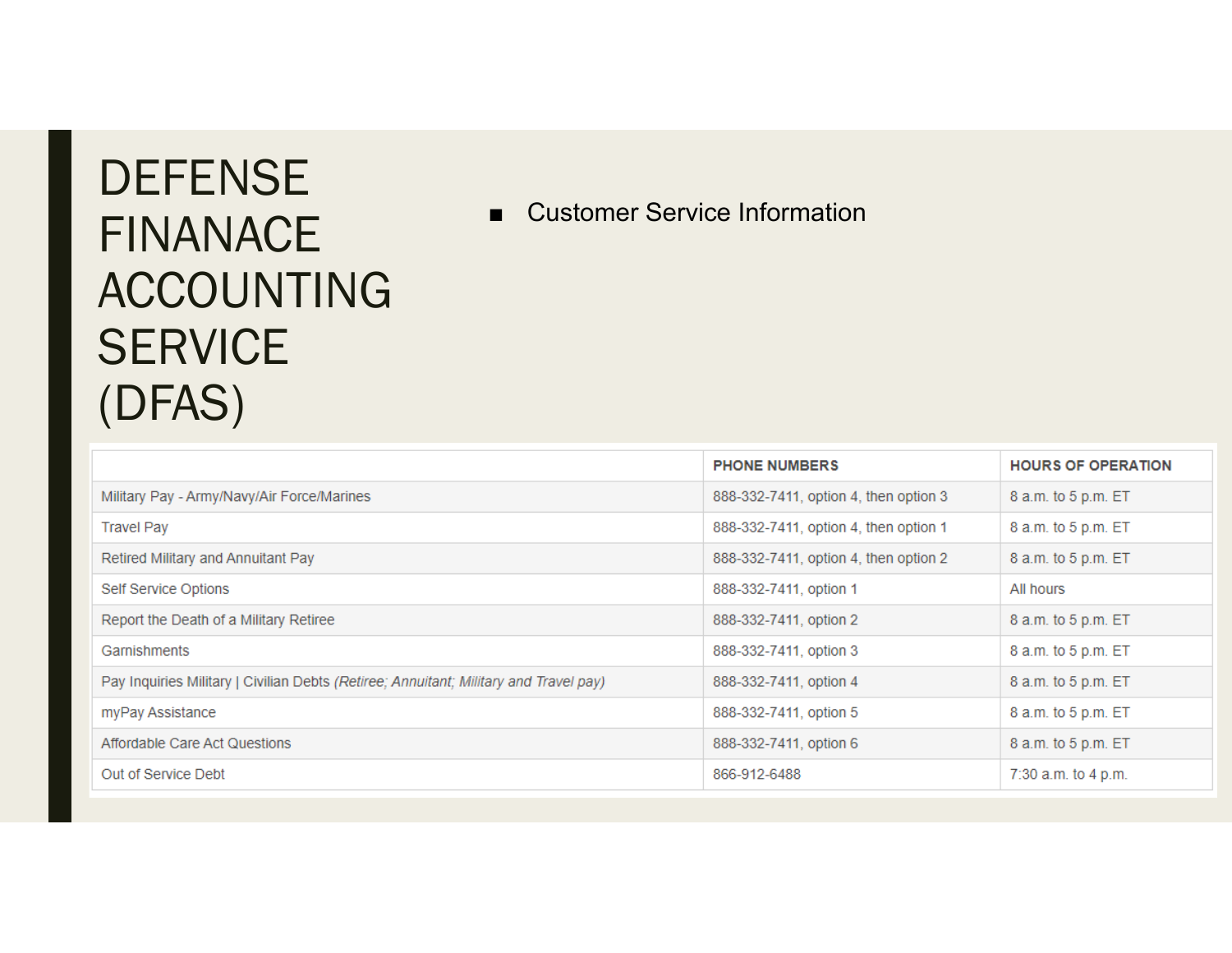## PENSION MANAGEMENT CENTER (PMC)

Phone Number(612) 713-8978

Rebekah Green, Coach

(612) 713-8920

Rebekah.Greene@va.gov

Karin Coyne, Authorized Quality Review Specialist

(612) 725-4271

Karin.Coyne@va.gov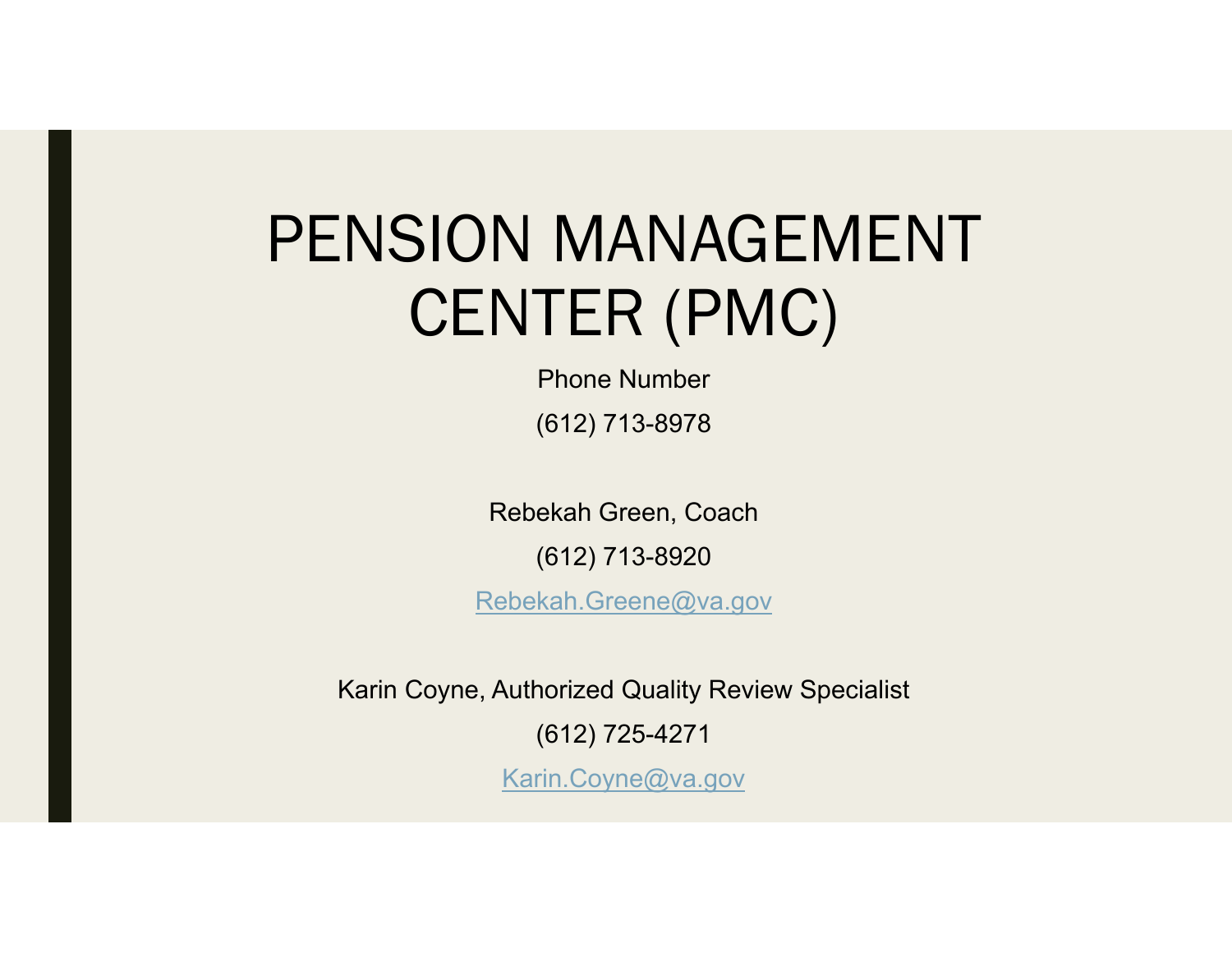## DEBT MANAGEMENT CENTER (DMC)

Hours of Operation Monday – Friday 6:00am – 6:00pm

Phone Number(800) 827-0648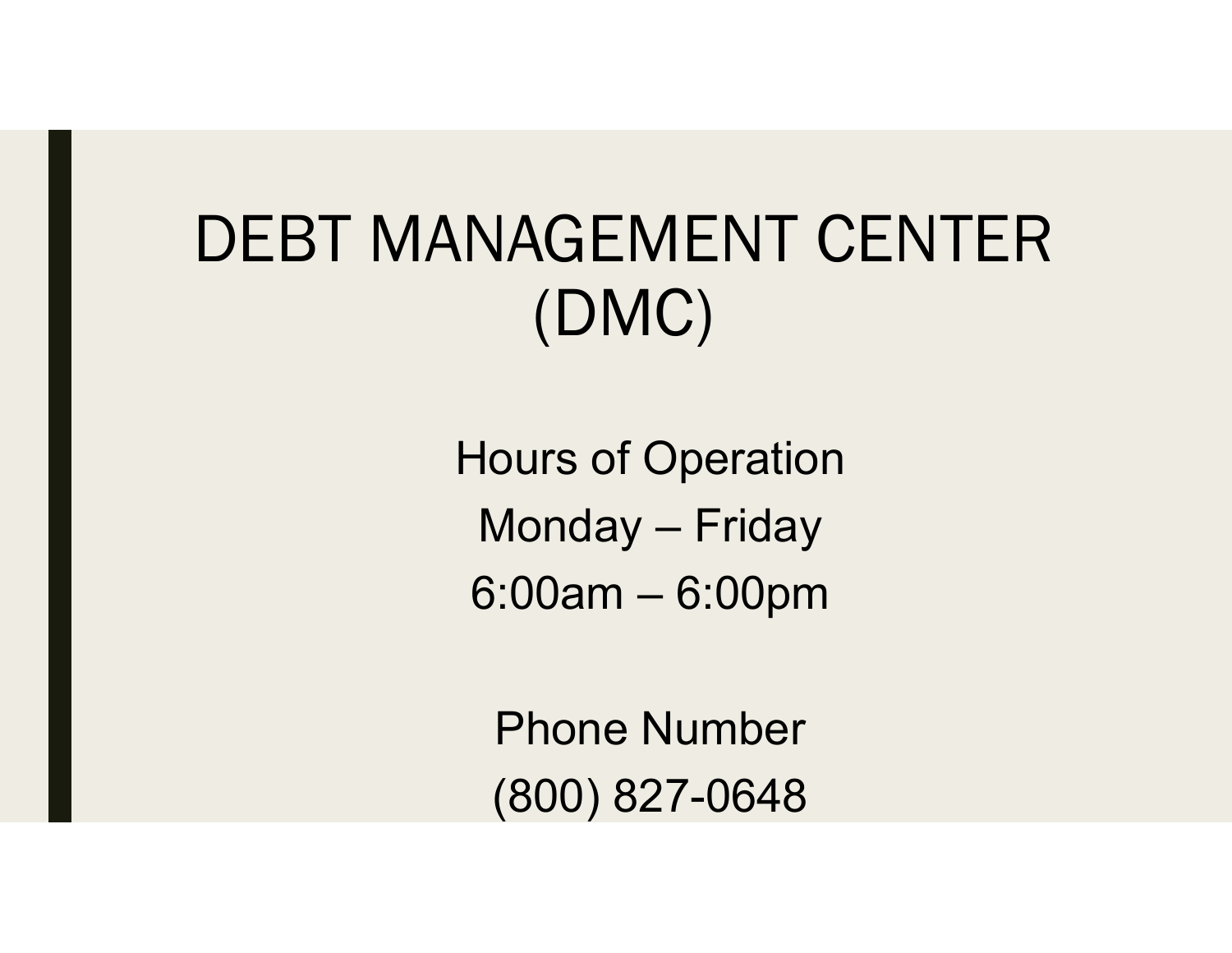## CONTRACT MEDICAL PROVIDERS

### QTC

(800) 682-9701 FAX (800) 253-1677

- $\Box$  If your veterans are having trouble with returning calls/letters from the contract exam companies
	- Phone: (210) 516-1300 OR (800) 545-9448
- $\Box$  Mailing Address
	- PO Box 310001
		- San Antonio, TX 78213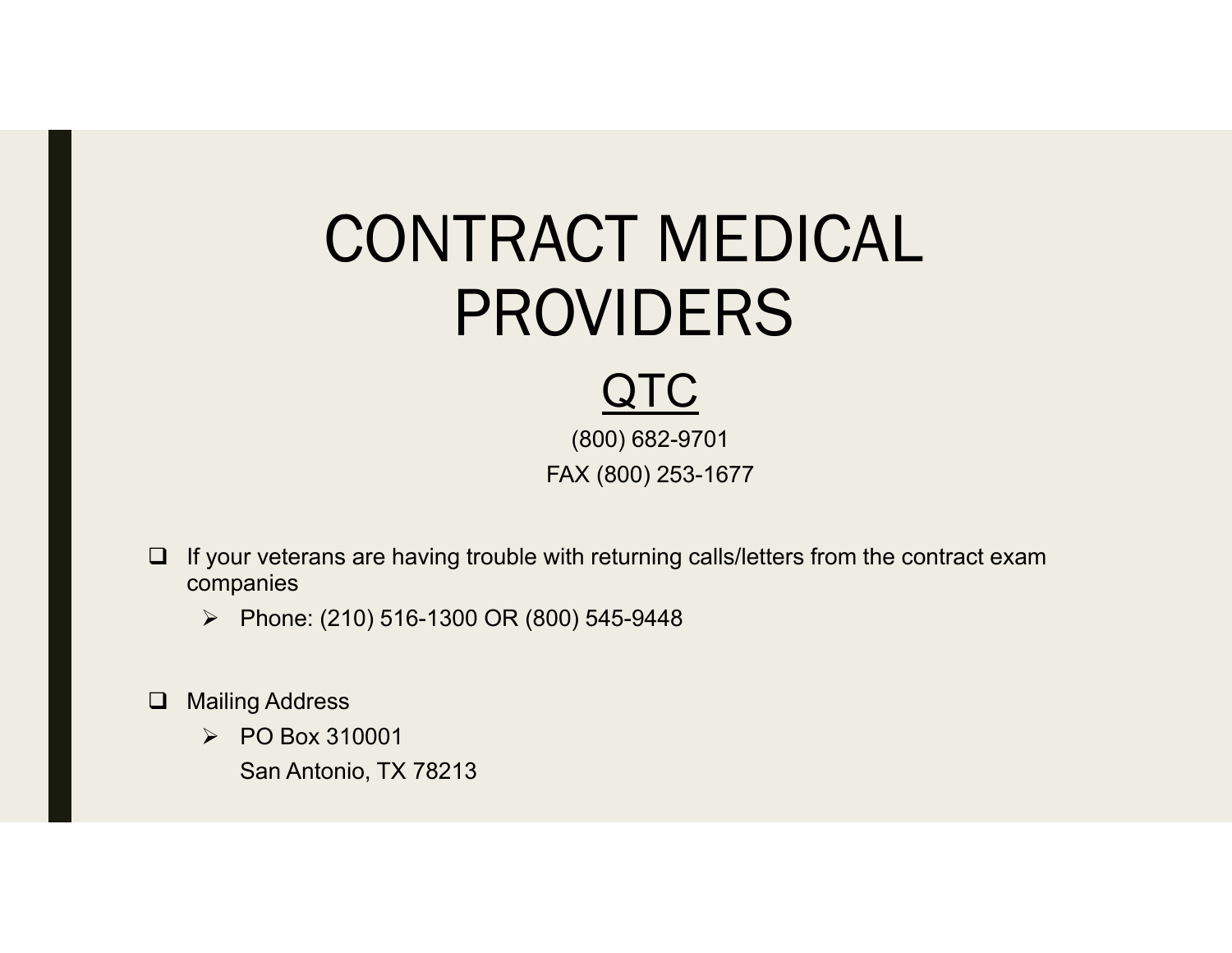## CONTRACT MEDICAL PROVIDERS LHI

(608) 783-7560

- $\Box$  If your veterans are having trouble with returning calls/letters from the contract exam companies
	- $\triangleright$  Phone: (608) 782-0404
- Mailing Address
	- 328 Front St S
		- La Crosse, WI 54601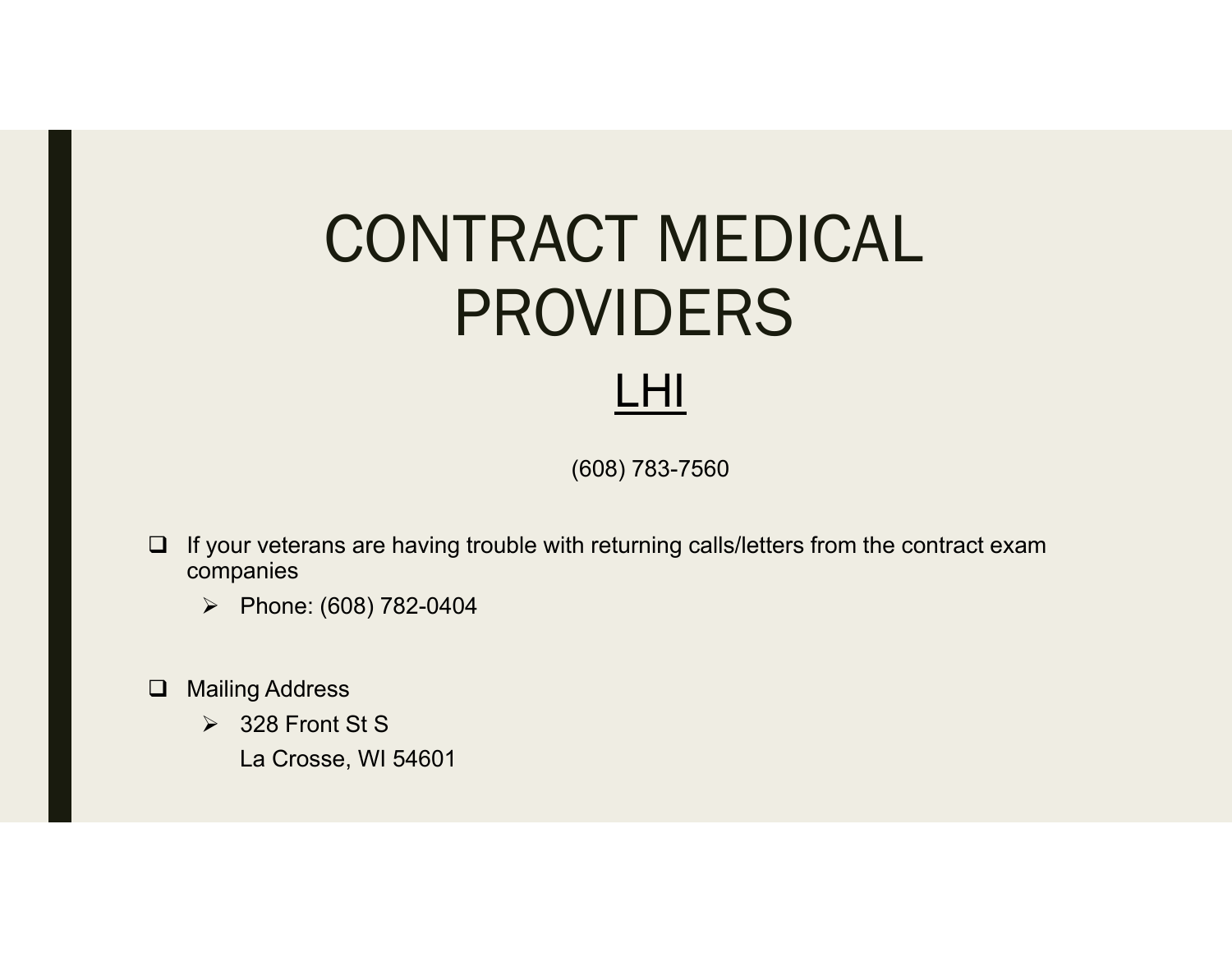## CONTRACT MEDICAL PROVIDERS VES

(877) 637-8387

- $\Box$  If your veterans are having trouble with returning calls/letters from the contract exam companies
	- $\triangleright$  Phone: (608) 782-0404
- Mailing Address
	- 328 Front St S
		- La Crosse, WI 54601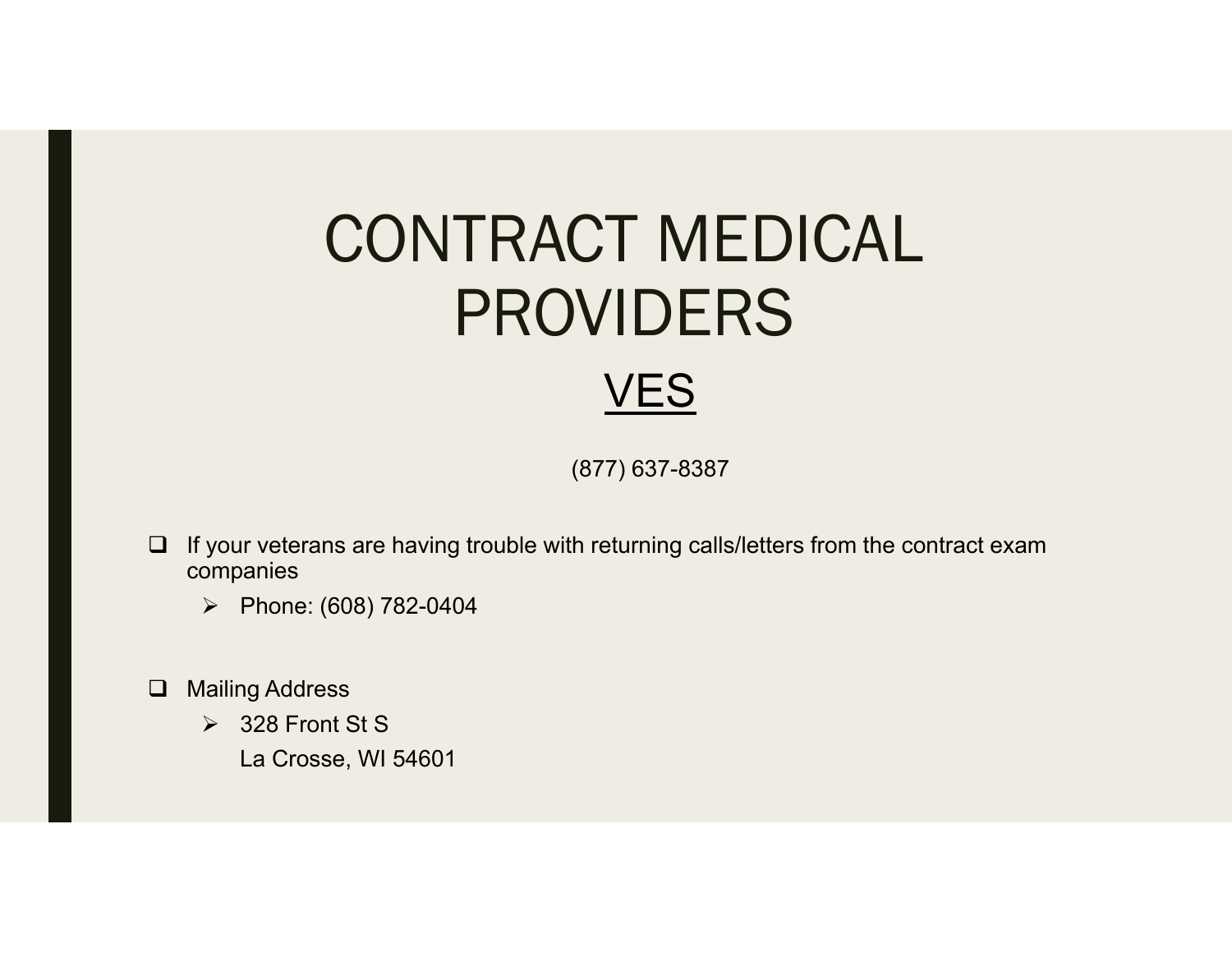### **VERIFICATION OF VETERAN STATUS FOR VETERAN INDICATOR ON DRIVERS LICENSE**

SD Department of Veterans Affairs 425 E. Capitol Pierre, SD 57501 Phone: 605.773.3269 Fax: 605.773.5380

| Veteran's Name: |       |              |              |            | Address: |
|-----------------|-------|--------------|--------------|------------|----------|
|                 | City: | <b>State</b> | 7in.<br>LID. | Phone No.: |          |
| Email:          |       |              |              |            |          |

I have reviewed the military discharge papers for this Veteran and am satisfied as to the documents authenticity and freedom from alteration. To the best of my knowledge, the above named individual qualifies as a Veteran under SDCL 33A-2-1.

| Veterans Service Officer's Name: |        |     | Address:                |
|----------------------------------|--------|-----|-------------------------|
| City:                            | State: | Zip | Phone No.:              |
| Email:                           |        |     | <b>CTVSO Signature:</b> |
|                                  |        |     | County/Tribe:           |
| Date:                            |        |     |                         |

This form must be signed by a South Dakota state, county, or tribal Veterans Service Officer prior to being accepted by the South Dakota Department of Public Safety for the purpose of providing a "Veteran Indicator" on a South Dakota driver's license or identification card. \*South Dakota Codified Law 32-12-17.15. Veteran Indicator on License. Upon request and with adequate documentation, the Director shall place an indicator on the face of an operator's license of a veteran. The veteran may make the request through the Department of Veterans Affairs.

\*Contact Veterans Service Officers at: **http://vetaffairs.sd.gov** SDDVA Form 6 Revised 12/6/17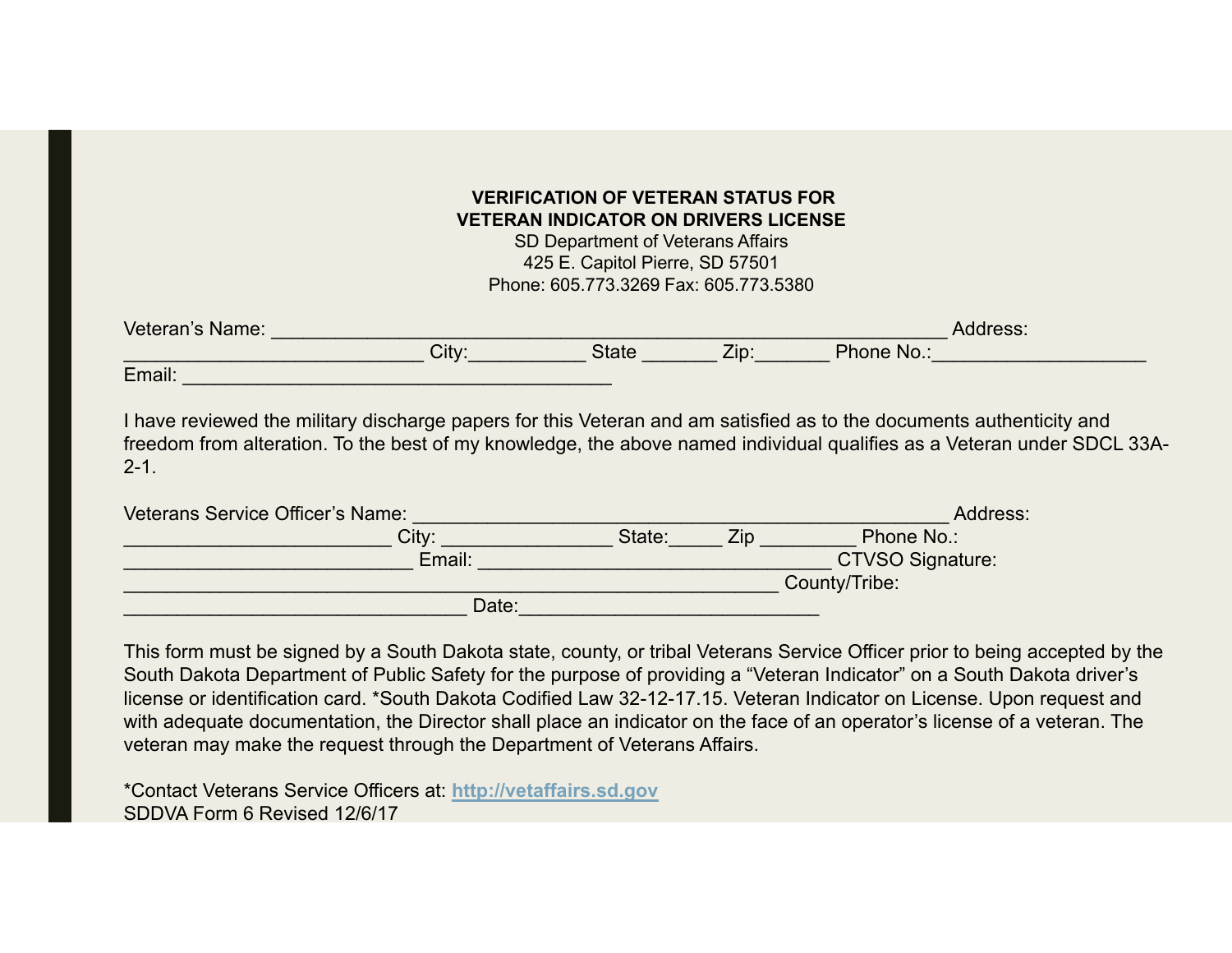### NEWLY DESIGNED LICENSE PLATES AVAILABLE FOR DISABLED VETERANS AND **PERSONS**



- $\blacksquare$  Disabled veterans and disabled persons will receive newly designed license plates at renewal time, beginning January 1, 2021.
- $\blacksquare$  At the time of renewal, there will be a \$5 per plate mailing fee per license plate set to receive the new license plate. A 45-day plate ordered permit will be issued to use until the new license plate set arrives in the mail.
- $\blacksquare$  Disabled veteran plate owners will be reverified with the Veterans Administration at the time of renewal. A new disabled veteran plate application will have to be submitted to the veteran's local county treasurer's office.
- ۲ Applications are located at county treasurer offices and online.
	- $\checkmark$  Disabled Person Parking Permit and License Plate Application
	- $\checkmark$  Military License Plate Application here.
- $\blacksquare$ For more information, contact your local county treasurer's office.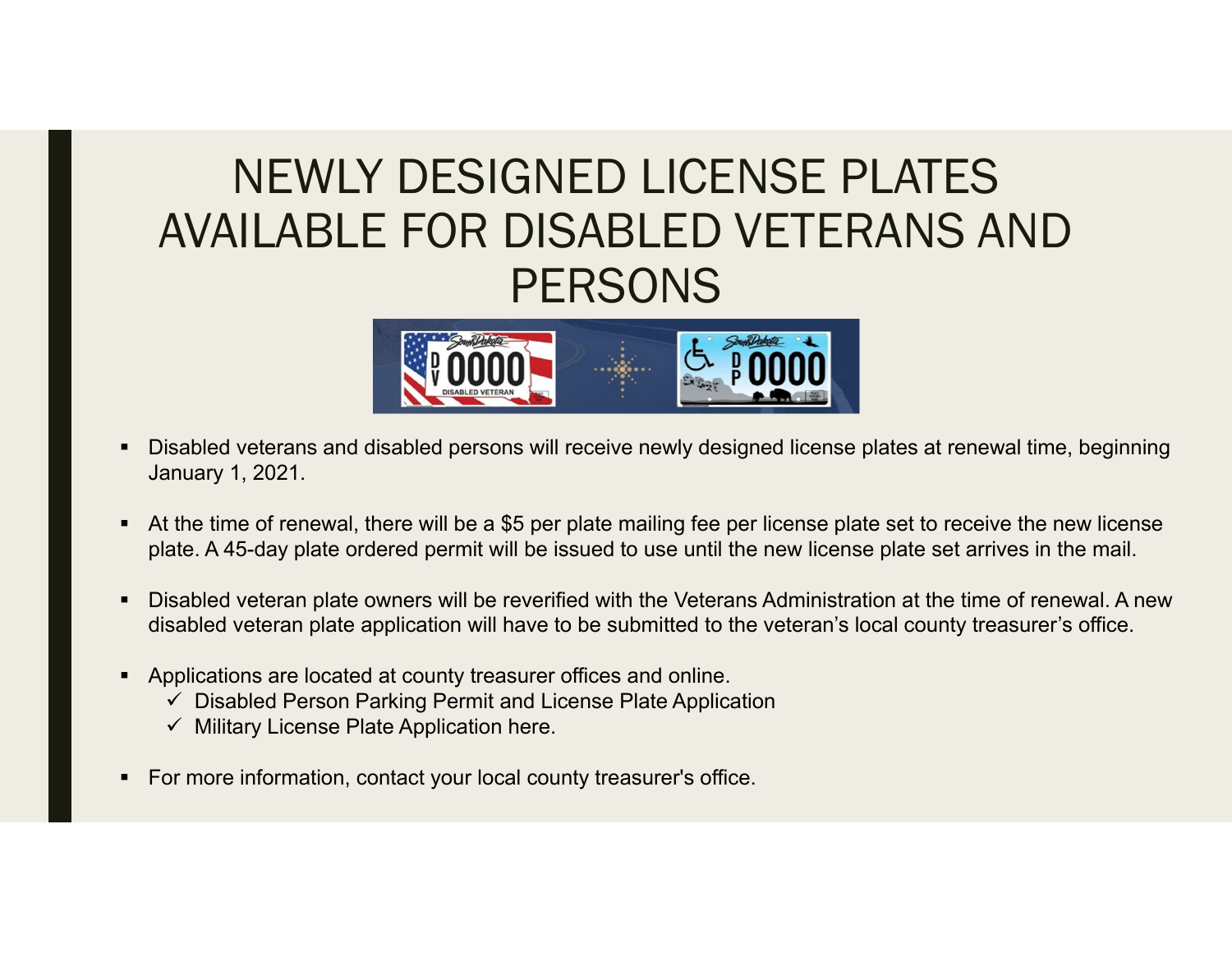### FIDUCIARY HUB

Contact Number:

(888) 407-0144

■Lincoln Fiduciary Hub (Option 3): KS, ND, NE, OK, SD, TX

FIDINQUIRY.VBALIN@va.gov

■ For general evidence or information related to your fiduciary records you may mail or fax information to:

VA Fiduciary Intake Center P.O. Box 95211Lakeland, FL 33804-5211

Fax 888-581-6826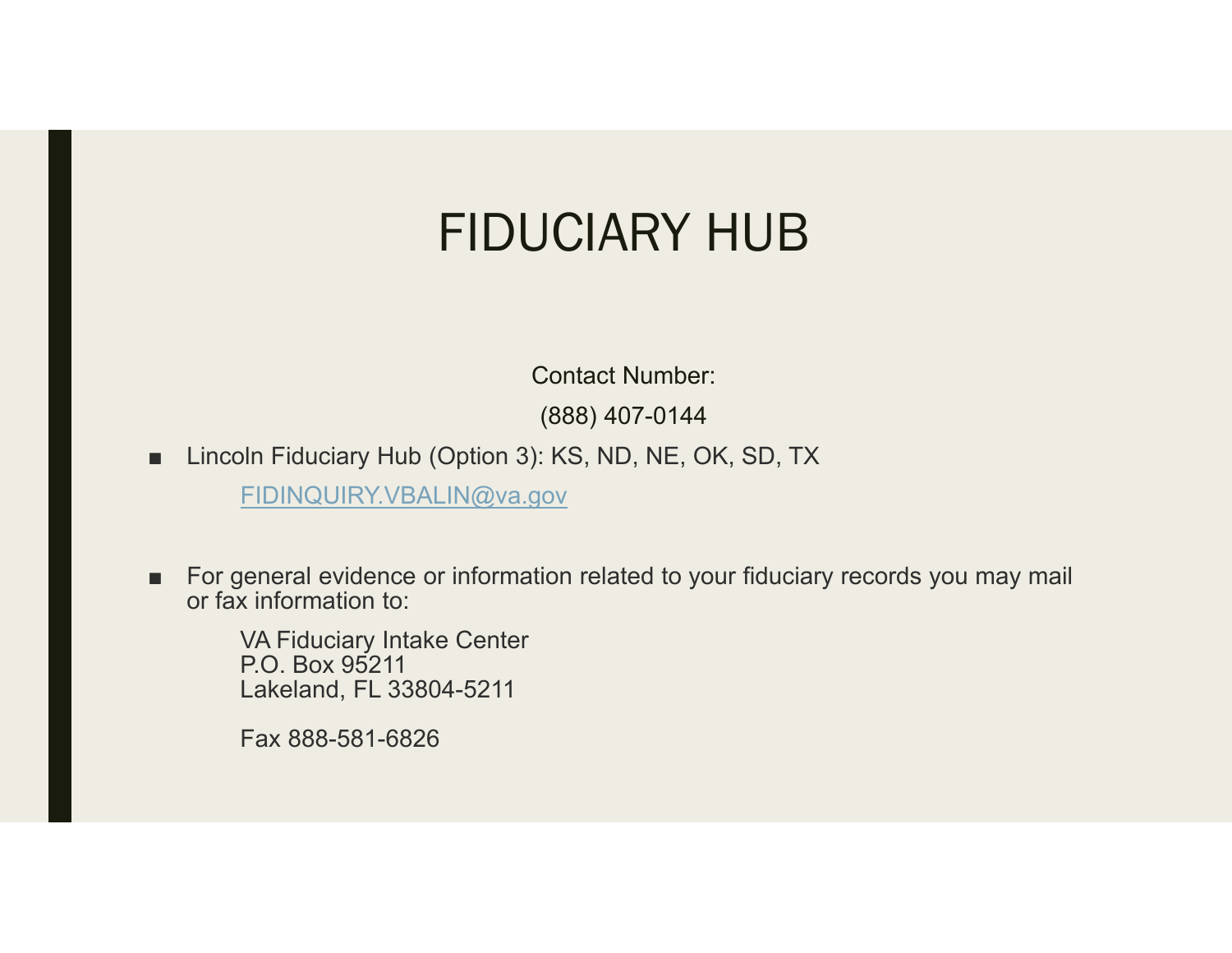### EDUCATION BENEFITS

#### **Loan Types**

 $\checkmark$ Learn how the GI Bill works and explore your options to pay for school or training.

#### •**Eligibility**

- $\checkmark$ Find out if you're eligible for GI Bill or other VA education benefits.
- • **How to Apply**
	- $\checkmark$  Learn how to prepare and apply for the GI Bill or other VA education and training benefits.

#### •**After you Apply**

- $\checkmark$ Find out when to expect a decision from us on your application and what to do next.
- **Veteran Readiness and Employment (VR&E)**
	- $\checkmark$ Check if you qualify for help exploring employment options, any training you may need, and other vocational rehabilitation services.
- **Educational and Career Counseling (Chapter 36)**
	- $\checkmark$ Find out how to get free educational and career counseling if you are leaving active service soon, have been discharged within the past year, or are a Veteran or dependent who is eligible for VA education benefits.
- • **VA Education Benefits for Dependents and Survivors**
	- $\checkmark$ Find out if you're eligible for Veteran dependent or survivor education benefits through a GI Bill program.
- **Other Education Assistance Programs**
	- $\checkmark$ Find out if you're eligible for programs that provide added GI Bill benefits. If you're not eligible for the Post-9/11 GI Bill, learn about other VA education benefit programs for Veterans and National Guard or Reserve mem

https://www.va.gov/education/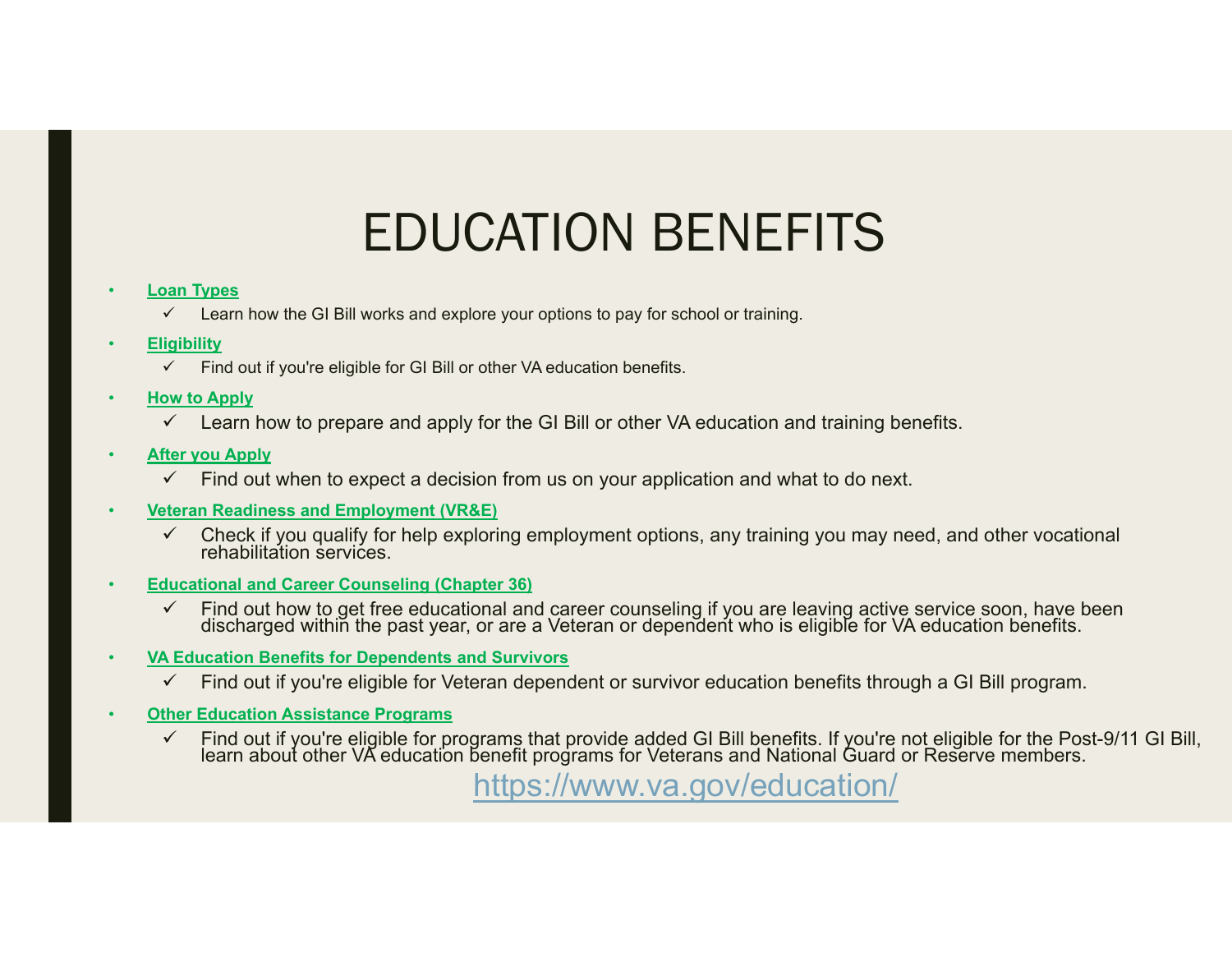### EDUCATION BENEFITS

GI Bill Hotline:888-GIBILL-1 (888-442-4551)

> VA benefits hotline:800-827-1000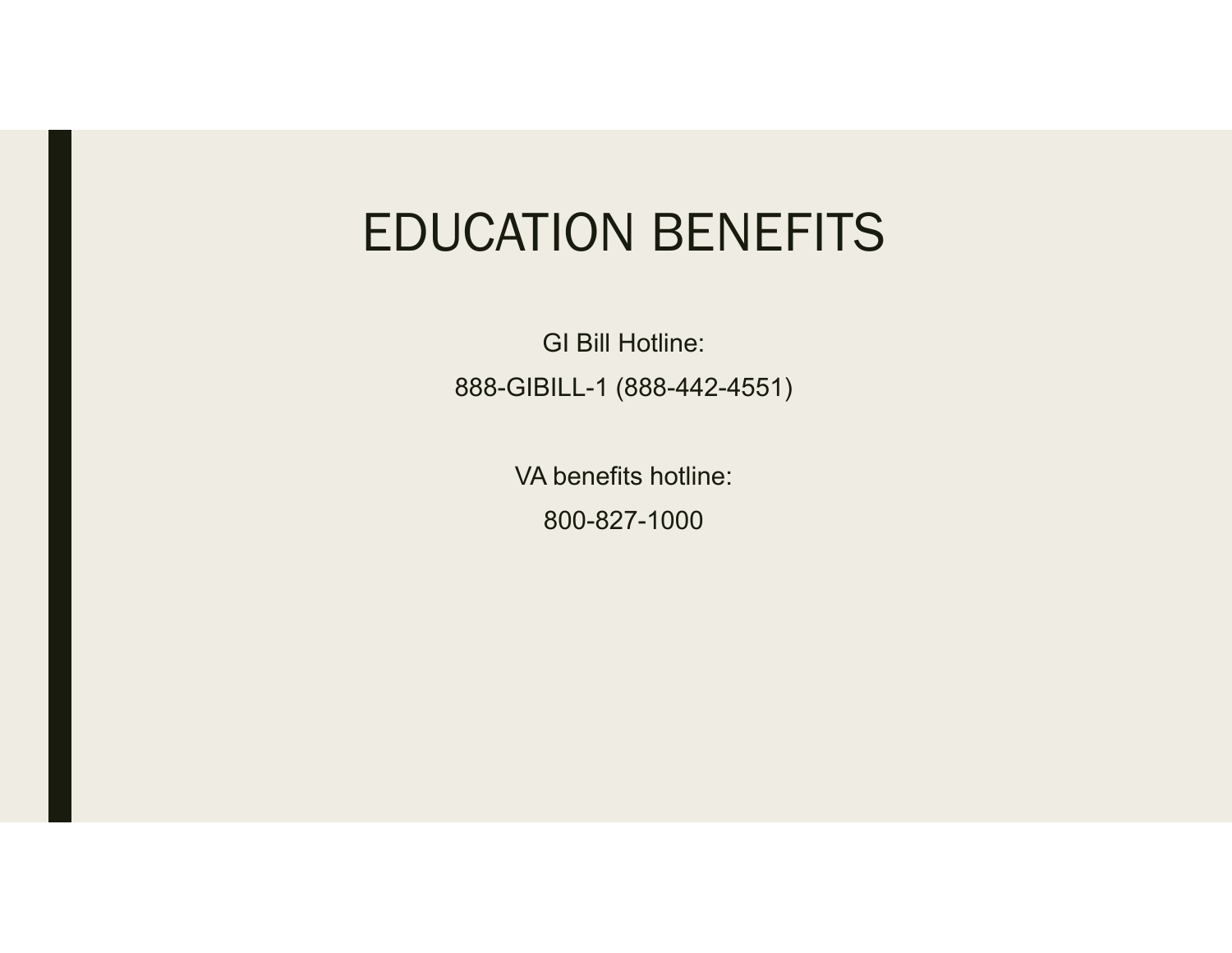### VA-BACK VETERANS HOME LOANS

#### •**Loan types**

- $\checkmark$  Learn how VA direct and VA-backed home loans work—and find out which loan program may be right for you.
- • **Eligibility**
	- $\checkmark$  Find out if you can get a Certificate of Eligibility (COE) for a VA direct or VA-backed home loan based on your service history and duty status.

#### •**How to apply for your COE**

- $\checkmark$  Find out how to apply for a COE—and what to do next to get a VA direct or VA-backed home loan.
- • **VA home loan programs for surviving spouses**
	- $\checkmark$  Find out if you're eligible and how to apply for a VA home loan COE as the surviving spouse of a Veteran or the spouse of a Veteran who is missing in action or being held as a prisoner of war.
- • **Trouble making payments?**
	- $\checkmark$  Get help to avoid foreclosure if you're struggling to make your monthly mortgage payments.

https://www.va.gov/housing-assistance/home-loans/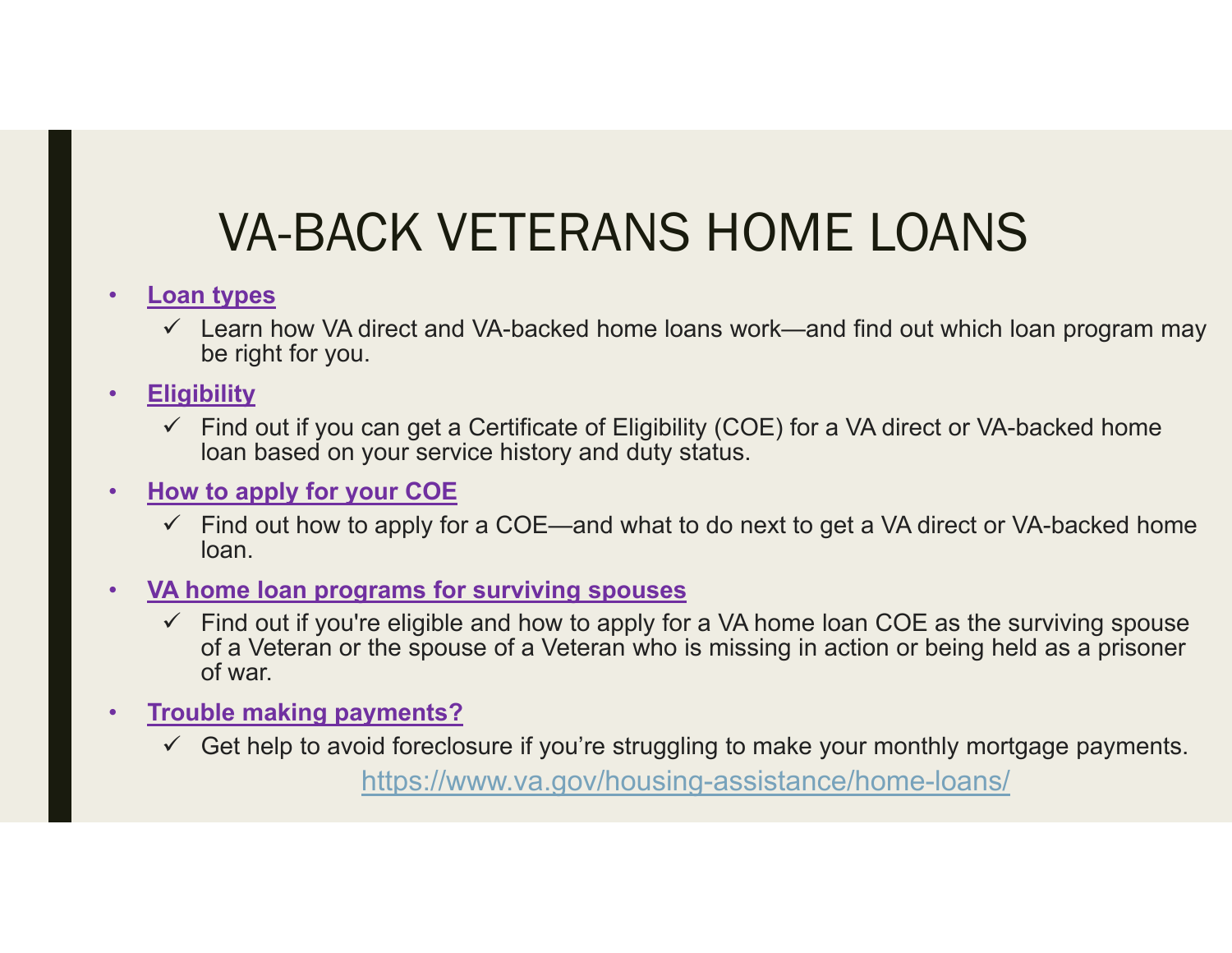# DIRECT – EXPRESS CARD

- ■ The Department of Treasury requires all Federal benefit payments be made by electronic funds transfer (EFT), also called direct deposit. If you do not have a bank account, you must receive your payment through:
	- **▶ Direct Express Debit MasterCard.** 
		- Apply at www.usdirectexpress.com
		- $\checkmark$  Or by telephone at (800) 333-1795